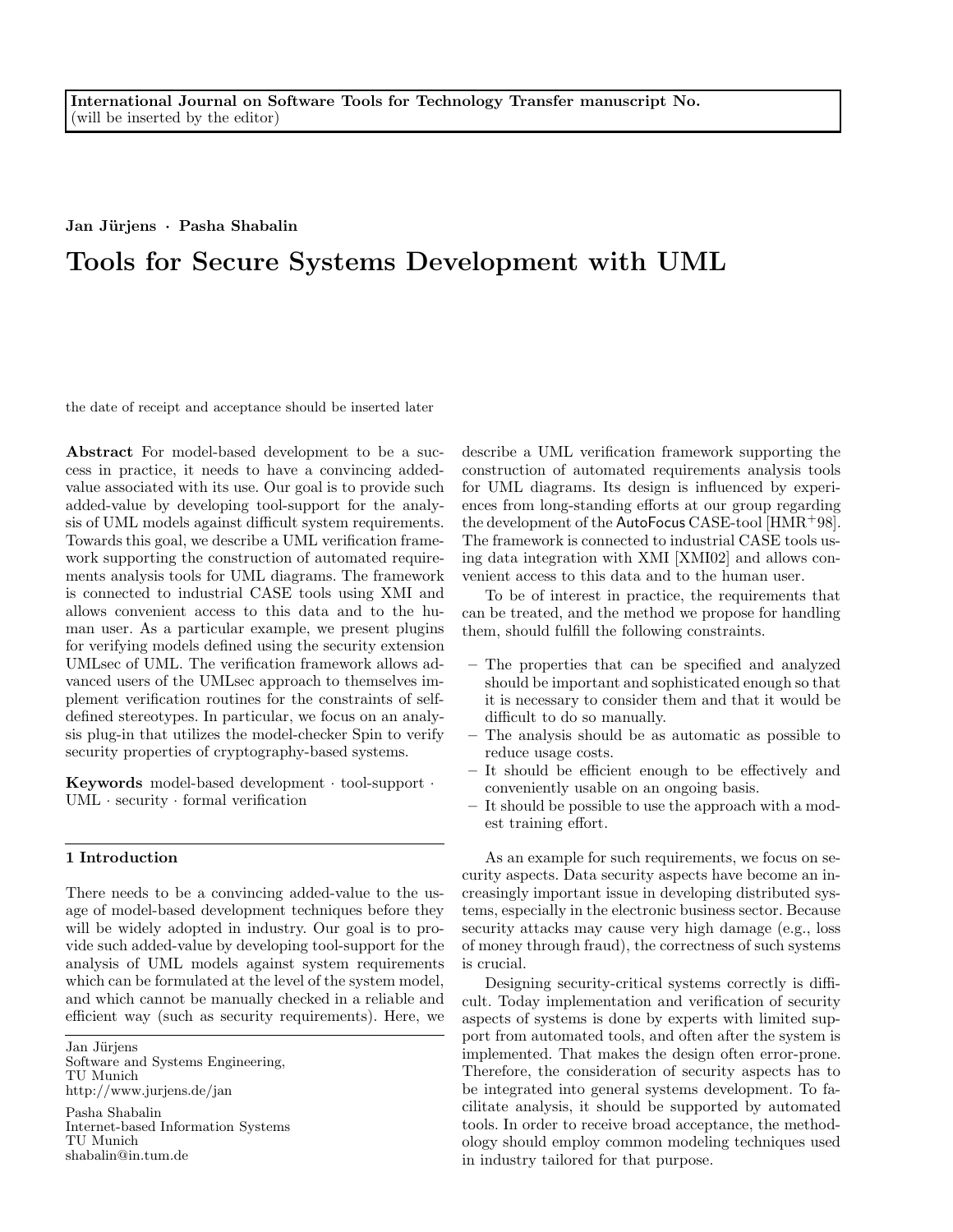The UML extension UMLsec  $[\text{Jür02},\text{Jür04}]$  has been proposed for modeling security properties of computer systems. It is based on a formal semantics which allows one to formally reason about security properties of the UMLsec model, and provides background for automated software tools, which can support the design of secure systems by formal verification and by model transformation preserving security-relevant properties.

Using UML as the basis both for the development method and for the new tools has many advantages. Many software developers are trained in UML, which can facilitate adoption of the technology. Existing UML models can be extended with the UMLsec constructs and used to analyze and improve security properties of existing systems. Many existing UML editors support standard UML extensions (like UMLsec) and can be readily used to edit UMLsec models. Therefore, tool support for the new technology does not require creating complex software suites from scratch, but allows one to add necessary functionality using a simple plug-in architecture.

In this paper, we present verification routines for constraints associated with the stereotypes of the UML security extension UMLsec. In particular, we focus on a plug-in that utilizes the model-checker Spin to verify security properties of UMLsec models which make use of cryptography (such as cryptographic protocols). To do so, the analysis routine extracts information from different diagram types (class, deployment, and Statechart diagrams) that may contain additional specific cryptography-related information. With respect to UMLsec, the goal here is thus two-fold. On the one hand, we aim to support the usage of UMLsec in practice by offering analysis routines connected to popular CASE tools which allow the automated verification of the constraints associated with the UMLsec stereotypes. On the other hand, the verification framework should allow advanced users of the UMLsec approach to themselves implement verification routines for the constraints of self-defined stereotypes, in a way that allows them to concentrate on the verification logic (rather than on user interface issues). This verification framework should then be useful beyond UMLsec, as well. For these purposes, the framework is available as open-source.

Sect. 2 recalls the core of the UMLsec extension from [Jür04] and shortly explains how UMLsec models can be analyzed with respect to security requirements. Sect. 3 presents the verification framework supporting the construction of automated requirements analysis tools for UML diagrams. We give a short overview over analysis tool plugins for the framework supporting verification of UMLsec models against security requirements. In Sect. 4, we present one of these plug-ins, which uses the Spin model-checker for checking data security requirements, for example of cryptographic protocols (some of the ideas here were sketched in the conference paper [JS04] and demonstrated in the tool paper [JS05]). Using a running example, we explain the translation from

UMLsec models to Promela code and its analysis using Spin. We close with comparisons to related work, a discussion of our work and an outlook on further developments.

## 2 UML for Security: UMLsec

#### 2.1 Overview

The UMLsec extension [Jür04] aims to support secure system development, in particular through the following goals.

- Given a system model described with UML, it should automatically evaluate it for security-related vulnerabilities in the design.
- The methodology should be available to developers not specialized in security, and allow them to ensure the necessary security properties of the system under design.
- Security properties are often imprecisely defined or misunderstood. Formulating security properties of a system can often be a challenge by itself. Therefore we should enable the user to define easily and unambiguously both security features and security requirements of the system.
- The costs of correcting flaws in a software system grow considerably in the process of development, therefore we would like to consider security from early design phases.
- One should be able to consider security on different levels of abstraction, and in the system context, since security can be violated on different levels.
- Users should be enabled to make use of established rules of prudent security engineering.

In particular, this is achieved by the following notational features.

- Basic security requirements such as secrecy and integrity are integrated into the language.
- Different threat scenarios are considered depending on the adversary strengths.
- Common security concepts like tamper-resistant hardware are available.
- Common security mechanisms like access control are included in the notation.
- Cryptographic primitives are defined at an appropriate level of abstraction, since they cannot be feasibly modeled and automatically verified at the bitsequence level. This relies on the assumption that the cryptographic algorithms used are secure. The goal is to establish that they are used securely as well, which is a main source of security problems in practice.
- Physical security of the deployed system is taken into account by the model and its security analysis.
- Security management such as secure workflows has been addressed.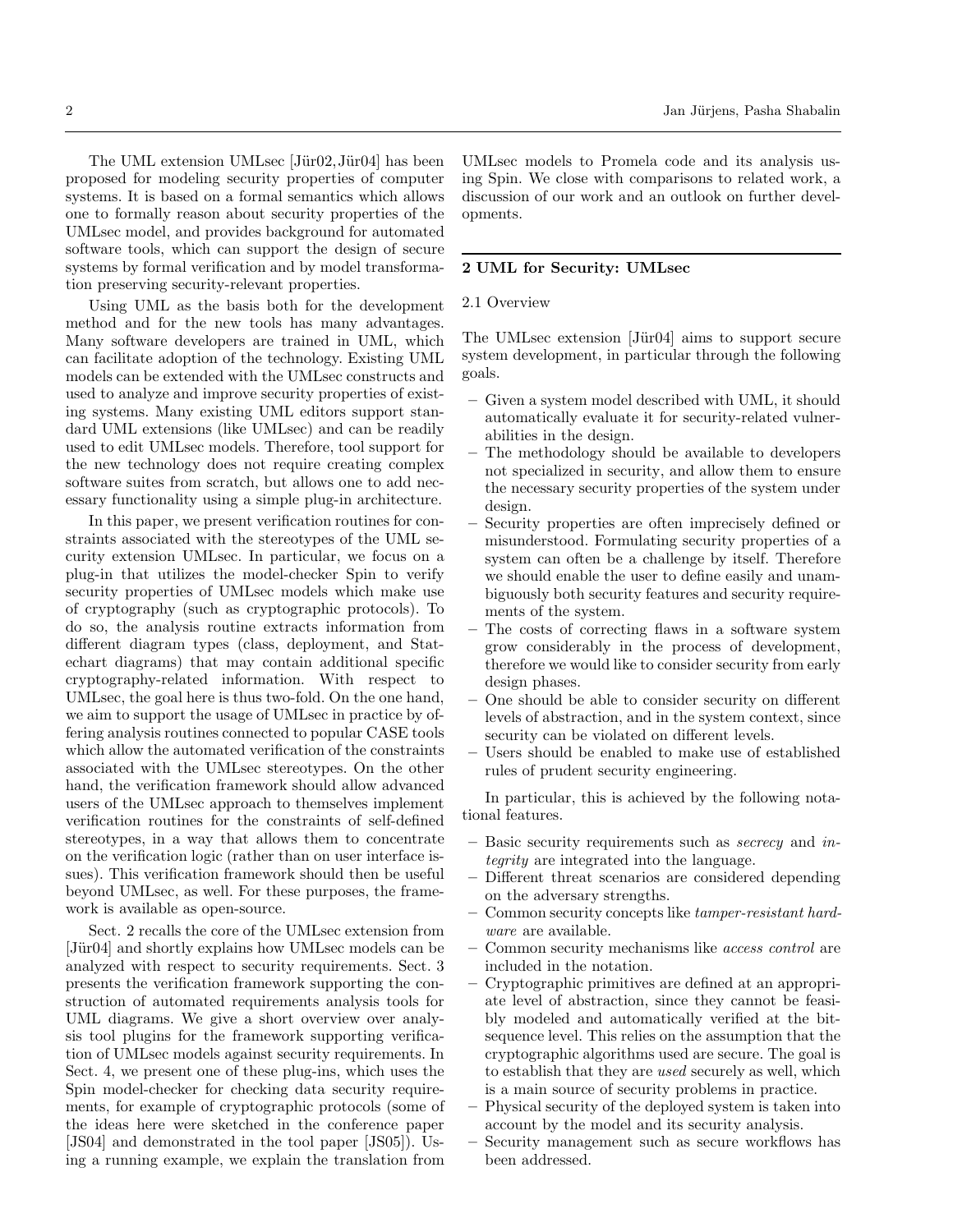| Base Class        | Tags                | Description                          |
|-------------------|---------------------|--------------------------------------|
| link              |                     | Internet connection                  |
| link              |                     | encrypted connection                 |
| link, node        |                     | LAN connection wire                  |
| node              |                     | smart card node                      |
| subsystem         |                     | communication<br>enforces secure     |
|                   |                     | <i>links</i>                         |
| dependency        |                     | assumes secrecy                      |
| dependency        |                     | assumes integrity                    |
| dependency        |                     | assumes high sensitivity, both se-   |
|                   |                     | crecy and integrity                  |
| subsystem         |                     | structural interaction data security |
| object, subsystem | secrecy, integrity, | critical object                      |
|                   | high                |                                      |
| subsystem         | secret              | prevents leak of information         |
|                   |                     |                                      |
|                   |                     |                                      |

Fig. 1 UMLsec stereotypes

– Domain-specific extensions such as Java, smart cards, or CORBA based systems are supported by the notation.

UMLsec supports these features on the technical level in the following ways:

- It extends the language with new constructs for augmenting a UML model with security-relevant properties and requirements.
- UMLsec defines a formally precise semantics for security constructs and for the relevant UML fragment using UML Machines, an extended version of the Abstract State Machines [Gur95] with explicit support for UML-style communication and composition. It allows construction of a single formal description for the complete UML model (for the simplified fragment of UML that is used), including information from all diagrams and all abstraction layers.

An important advantage of the UMLsec approach is that it provides the developer with notational elements that represent the most important security requirements which can be directly used in the model, together with their formal definitions. This eliminates the need for the users to themselves formalize these requirements. This is particularly important to enable the approach to be widely used in the industry, also by developers without a formal background.

UMLsec follows the UML specification [UML03] which introduces profiles as a lightweight mechanism for extending the language (as opposed to heavyweight extensions through modifying the UML metamodel). A profile contains definitions for stereotypes, tagged values and constraints. Such a lightweight extension should be "strictly additive to the standard UML semantics. This means that such extensions must not conflict with or contradict the standard semantics." [UML03] In particular, this assures that UMLsec can be used to extend any UML model without conflict with existing tools or other UML extension.

- Stereotypes define new types of modeling elements extending the semantics of existing types in the UML metamodel. Their notation consists of the name of the stereotype written in double angle brackets  $\langle \psi \rangle$ , attached to the extended model element. This model element is then interpreted according to the meaning ascribed to the stereotype.
- Tagged values allow explicitly attaching a data value to a model element. They are represented by a name = value pair in curly brackets associated with model elements. The value can be either a simple datatype value, or a reference to another model element.
- Constraints can be attached to a model element to refine its semantics. Attached to a stereotype, constraints must be observed by all model elements marked by that stereotype.

With UMLsec, stereotypes and tagged value are used to define data security requirements on model elements, and to define their security-relevant properties. The constraints, which are automatically derived by our tools using the threat model described in the next subsection, formulate rules which must be met by the design to support the requested security properties. Some examples for UMLsec stereotypes together with associated tags and informal descriptions are listed in Fig. 1.

We refer the reader to the book [Jür04] for the complete reference on UMLsec, and describe here only the part which is needed in this article. The Spin plugin, described in Sect. 4, interprets and translates to Promela following UMLsec stereotypes.

- The stereotype  $\langle\langle \text{secrecy} \rangle\rangle$  marks data which the adversary should not get to know in plain-text.
- Stereotypes  $\langle\langle \text{LAN}\rangle\rangle$ ,  $\langle\langle \text{Internet}\rangle\rangle$ , and  $\langle\langle \text{Wireless}\rangle\rangle$  describe physical characteristics of communication links, and thus define how the adversary can possibly affect the communication performed over them.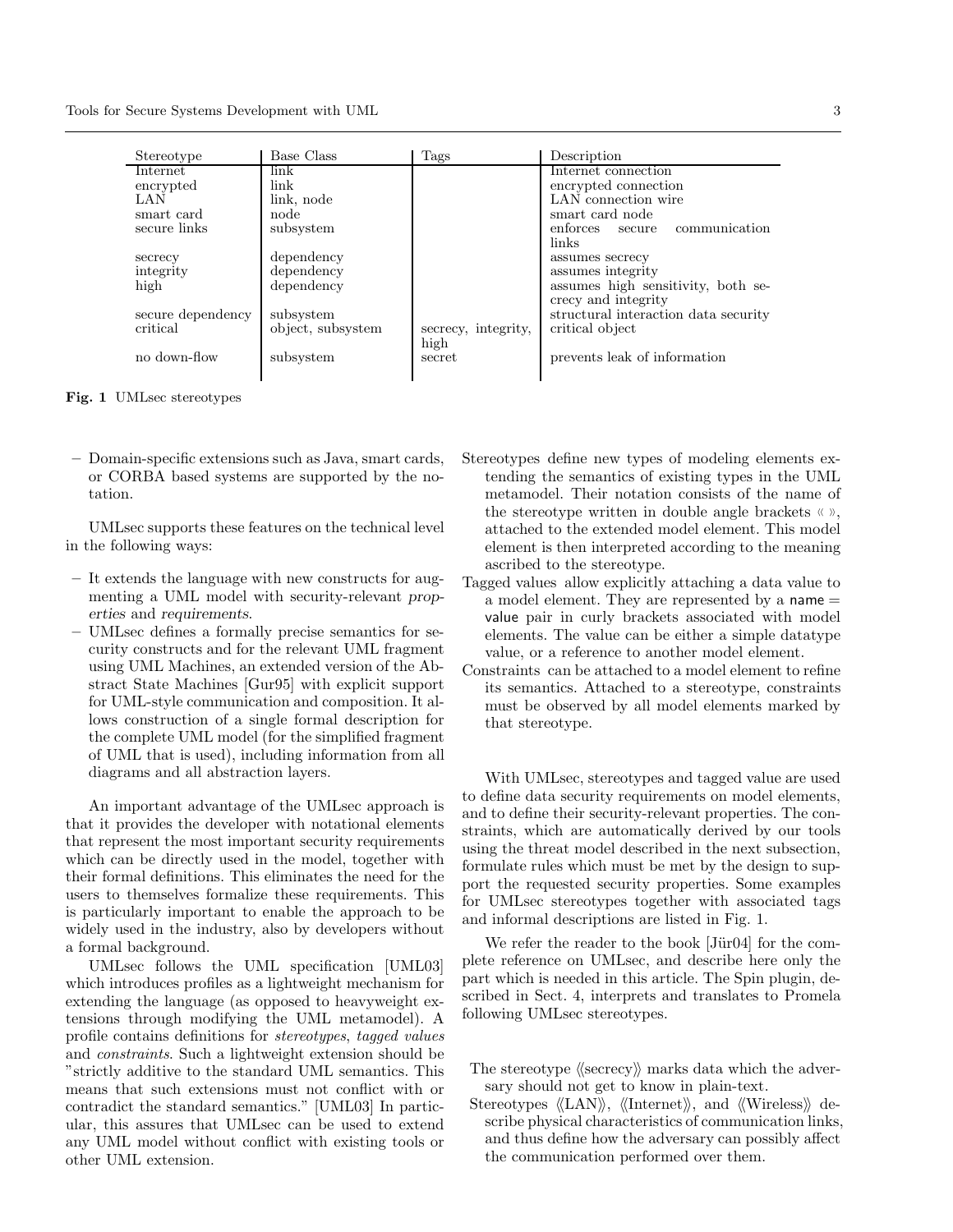## 2.2 Relevant Fragment of UMLsec

We shortly recall the fragment of UMLsec needed in this paper. To perform a formal verification of the UMLsec models, we need mathematically precise definitions of the UMLsec models, including their dynamic behavior, which we also explain shortly (again more details can be found in  $[\text{Jür04}]$ . The foundations are defined in  $[\text{Jür04}]$ using UML Machines, which are inspired by the Abstract State Machines (ASM) [Gur95]. A UML Machine is a transition system with built-in communication mechanisms, which defines the behavior of a system component. It is defined by the initial state, transition rules which are applied iteratively and define how the machine state changes in time, and two multi-set buffers (output queue and *input queue*). A UML Machine communicates with other system parts by adding messages to its output queue and retrieving messages from its input queue. All the messages in the system compose the set Events. To build an executable UML specification in a modular way, by combining a set of UML Machines together with communication links connecting them, one can use the notion of a UML Machine System (UMS) also defined in [Jür04]. The intuition is that a UMS models a computer system that is divided into components that may communicate by sending messages through communication links and whose execution is scheduled by a specified scheduler.

We now define the fragment of UMLsec used here together with important parts of its execution semantics, which is extended with the adversary model in the next subsection.

Class Diagrams are used to define classes in the model and associations between them. A class contains attributes (local variables), which can be labeled with the tag {secrecy} to specify that the adversary should not get to know the initial value of the variable. Furthermore, classes may be specified to contain operations, which define the messages accepted by the class. Each operation can have zero or more parameters. An association has two association ends, each connected to a class. Two classes, connected by an association, can reference each other using the opposite association end name. The model developer can define class attributes using any data type available within the UML notation, and can assign initial values to them using the UMLsec notation.

Statechart diagrams define dynamic behavior and changes in the internal state of the UML classes in response to incoming messages. Triggers, guards, and actions in a Statechart diagram are formulated using the cryptography language described in Sect. 4.2. Following the UMLsec semantics from [Jür04] and the UML specification, each Statechart diagram is translated into a state machine with message queues for input and output. Its

```
currentMessage = {}
while (true) {
    while (there are selected transitions) {
        execute one of the selected transitions
        currentMessage = {}
        if (a final state reached) HALT
   }
    currentMessage = Q_in.dequeue
```
} while true

Fig. 2 Executing transitions in a loop

functionality is modeled by a loop which repeatedly dequeues a message from the input queue and executes the transitions that are enabled until another message is required to continue.

For the behavioral semantics of Statecharts, we follow the one given in  $[\text{Jür04}]$ . We shortly recall some important features.

A Statechart transition is selected for execution when the following conditions are met:

- The source state is currently active.
- The current input message matches the trigger OR the transition is a completion transition.
- The guard evaluates to true.

Note that several transitions can be selected for execution simultaneously, when they all have the same trigger and source state. Parameters of the current message are copied to class attributes before the corresponding guard is evaluated. The current state of a state machine is iteratively updated following the loop presented in Fig. 2. The idea of the nested loop is that all possible completion transitions are always executed before the next message from the input queue Q in is consumed. This behavior follows the run-to-completion semantics described in the UML specification ensuring that a message can only be dequeued and dispatched after the previous message has been fully completed. In case the new current message does not cause any transition to be selected, it is dropped and the next message from the input queue is consumed. The execution blocks on an attempt to read from an empty input queue until a new message arrives. After a message causes a transition to be selected and the transition was executed, the message is discarded and cannot be used again.

**Deployment diagrams** specify the physical structure of the system. Objects in a deployment diagram represent instances of classes. Objects are contained in nodes which represent physical parts of the system. A link represents a physical communication connection between two nodes. Physical properties of the link are defined by attaching for example one of the UMLsec stereotypes  $\langle \langle \text{LAN} \rangle \rangle$ ,  $\langle \langle \text{Internet} \rangle \rangle$ , or  $\langle \langle \text{Wireless} \rangle \rangle$ . Together with the adversary type, the stereotype defines the adversary capabilities regarding the link, as described in Sect. 2.3.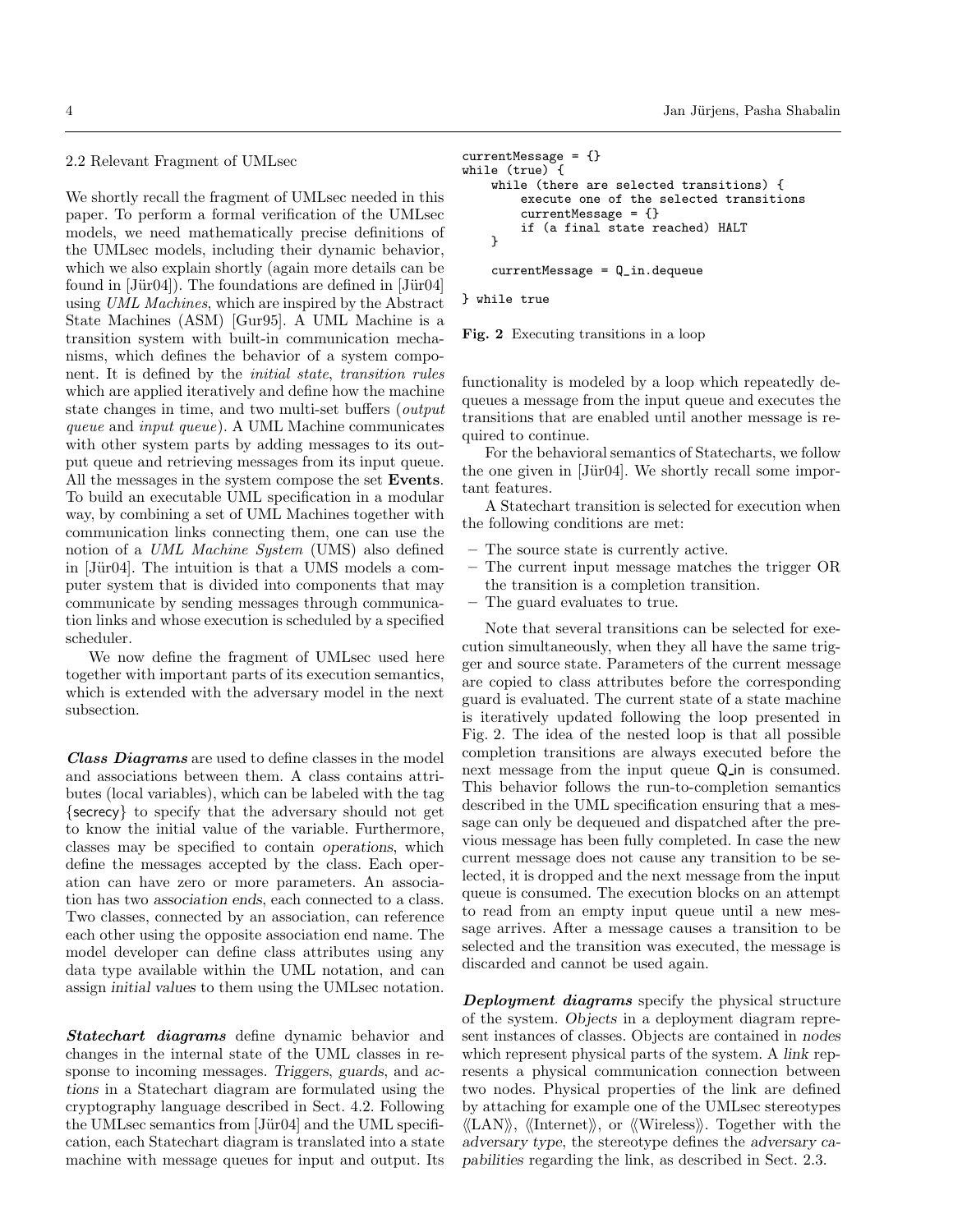

Fig. 3 Simulating adversary behavior

2.3 Security Analysis of UMLsec Models

To apply formal verification methods for analyzing security properties of an open distributed system, it is necessary to "close" it by modeling the possible interactions between the system and the outside world. This includes behavior of the potential adversary trying to break or compromise the system. For that reason, reliability of the automated verification of security properties depend on the correctness and completeness of the simulated adversary behavior. The adversary is modeled through the basic actions that can be performed to attack the system (see Fig. 3). The complete attack scenarios are then automatically derived from these.

We explain the needed background on the adversary model we use for the security verification. It is built on the adversary model from [Jür04]. More information and examples can be found there. The extent of the possible interference with the system execution depends on the physical properties of the system, and on the adversary abilities. The adversary model is thus defined through certain basic capabilities, depending on the physical properties of the system, and on the strength of the adversary that is considered. The UMLsec methodology provides the possibility to specify these parameters in a generic and modular way.

By *generic*, we mean that the goal is not to encode all known possible protocol attack strategies on the whole, which would be possibly unsound and hardly practical:

- By construction, the verification procedure will find only attacks which we have (correctly) encoded in the tool. We would however like to detect any cryptographically possible attack that is detectable within our given system model and on our level of abstraction.
- The programming task of encoding all known attack strategies is very complex, especially because generally these strategies describe a general attack idea, which must be tailored for an attack on the particular system.

This generic attacker model goes back to an influential approach to security verification proposed in [DY83].

The adversary can use all cryptographic functions defined in Section 4.2 to analyze and compose messages, under the assumption that these functions are themselves secure and correctly implemented (the perfect cryptography assumption; see for example [AJ01] for a discussion):

- The decryption key must be known in order to extract the plaintext corresponding to a given ciphertext.
- There is enough redundancy in the cryptosystem that a ciphertext can only be generated using encryption with the appropriate key and message.

For example for an online banking application, a user of the application could read and modify information on the Internet, and access the data on the client node. A malicious employee however could read and manipulate traffic in the internal LAN, and access the internal servers. This is specified in UMLsec using a function mapping an adversary type A and a stereotype s characterizing a physical property of the system in the deployment diagram (such as  $\langle$  Internet  $\rangle$ ) to a set of threats Threats<sub>A</sub>(s)  $\subseteq$  {delete, read, insert}. Each of the threats is implemented by a possible adversary action in the system model.

- read gives the adversary the capability to read the information from the communication link and store it in the internal variables.
- insert allows the adversary to insert his own messages into the communication link. The message is created from the information known to the adversary, constructed from the initial adversary knowledge and the information learned by the adversary from the previous communication.
- delete allows the adversary to remove a message from the communication link.

To define the attack capabilities of an adversary type A against a UML model element labeled with the stereotype s, we thus define the function  $\mathsf{Threats}_A(s)$  returning a subset of the set {delete, read, insert, access} of *abstract* threats. The examples in Fig. 4 and 5 define the threats associated with the default and insider adversary types for some of the stereotypes; new adversary types can be defined in a similar way.

From the above definitions on the stereotype-level, one can derive how the adversary can interact with system parts represented by concrete model elements: For a link  $l$  in a deployment diagram contained in the subsystem S, we define the set threats  $_A^S(l)$  of concrete threats

| Stereotype | $\mathsf{Threats}_{default}()$ |
|------------|--------------------------------|
| Internet   | ${delete, read, insert}$       |
| encrypted  | ${dete}$                       |
| L A N      |                                |
| smart card |                                |

Fig. 4 Threats from the *default* adversary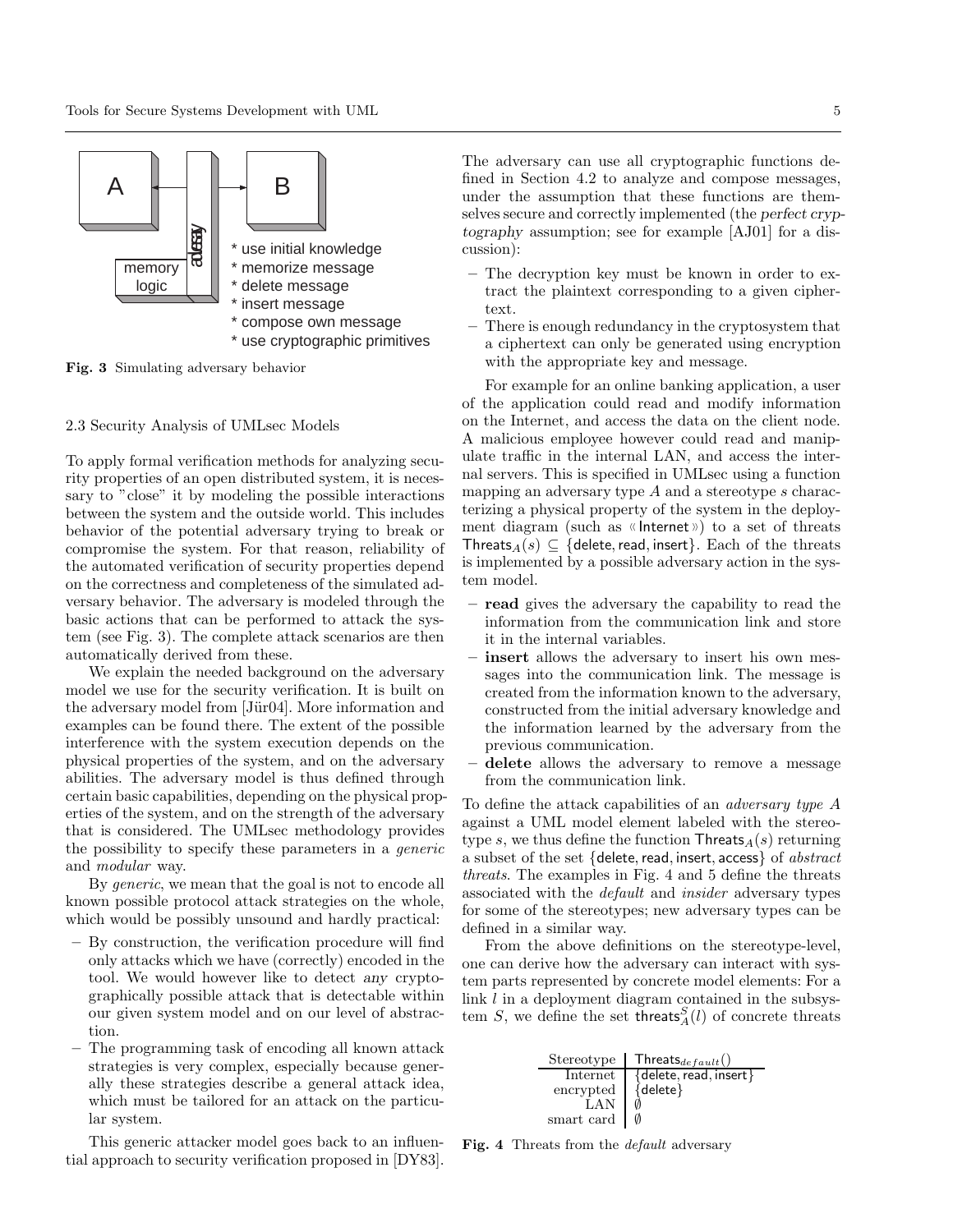| Stereotype | $\mathsf{Threats}_{inside}( )$ |
|------------|--------------------------------|
| Internet   | ${delete, read, insert}$       |
| encrypted  | ${delet}$                      |
| LAN        | $\{$ delete, read, insert $\}$ |
| smart card |                                |

Fig. 5 Threats from the *insider* adversary

to be the smallest set satisfying the following conditions. If each node *n* that *l* is contained in<sup>1</sup> carries a stereotype  $s_n$  with access  $\in$  Threats $_A(s_n)$  then:

- If l carries a stereotype s with delete  $\in$  Threats $_A(s)$ then <code>delete</code>  $\in$  <code>threats $\tilde{\vphantom{a}}^S_A(l).$ </code>
- If l carries a stereotype s with insert  $\in$  Threats<sub>A</sub>(s) then insert  $\in$  threats $\tilde{S}_{A}^{(l)}(l)$ .
- If l carries a stereotype s with read  $\in$  Threats $_A(s)$ then read  $\in$  threats ${}_{A}^S(l)$ .
- If  $l$  is connected to a node that carries a stereotype  $s$ with access  $\in$  Threats $_A(s)$  then {delete, read, insert}  $\subseteq$ threats $_A^S(l)$ .

The idea is that threats  $_A^S(x)$  specifies the threat scenario against a component or link  $x$  in the subsystem S that is associated with an adversary type A. On the one hand, the threat scenario determines which data the adversary can obtain by accessing components. On the other hand, it determines which actions the adversary can apply to the links according to the threat scenario. delete means that the adversary may delete the messages on the corresponding link, read allows him to read the messages on the link, and insert allows him to insert messages into the link. The new messages can be created by applying cryptographic primitives to the initial knowledge of the adversary and the data that was previously read.

To investigate the security of the system with respect to the chosen adversary type, we build an executable specification of the system combined with the adversary model, and verify its security properties.

## 3 Framework for UMLsec Processing

## 3.1 Representing UML in XML

The XML Metadata Interchange (XMI) language [XMI02] issued by the Object Management Group (OMG) is a standard for storing UML models into a file used by many UML tools. It allows one to easily develop lightweight software extending the functionality of existing UML tools. The XMI format is compliant with the Meta Object Facility (MOF) framework [MOF02] for specifying meta-information (also called metamodels). Applications of the MOF framework include the definition of modeling languages such as for example UML

and Common Warehouse Model (CWM). The framework is defined using a four-level data abstraction model, shown in Fig. 6. The lowest level M0 deals with data instances in the program during execution, for example: Mr. Smith, 35 years old, lives in New York. The level M1 describes data models, for example a UML model of the application. To continue with our example, this could be a class model defining the class: Person with attributes: Name, Age, Address. The next abstraction level M2 corresponds to the modeling language itself, in our case the UML notation. The last abstraction level M3 is where these modeling languages are defined using the MOF framework. It uses three main elements: MOF Object, MOF Association and MOF Package, and four secondary elements: Data Types, Constants, Exceptions and Constraints.

The XML Metadata Interchange then defines a mapping from MOF to XML. It can be used to automatically produce an XML interchange format for any language described with MOF. For example, to produce a standardized UML interchange format, we need to define the UML language using MOF, and use XMI mapping rules to derive DTDs and XML Schemas for UML serialization. MOF itself is defined using the MOF framework, and therefore XMI can be applied not only for metamodel instances but for metamodels themselves (as they are also instances of a metamodel which is MOF).

Also relevant is the Java Metadata Interface (JMI) which defines a MOF-to-Java mapping (similarly to the MOF-to-XML mapping provided by XMI). It is used for deriving Java interfaces tailored for accessing instances of a particular metamodel. As MOF itself is MOF-compliant, it can be used to access metamodels as well. The standard also defines a set of reflective interfaces which can be used similarly to the metamodel-specific API without prior knowledge of the metamodel.

There are several possibilites for working with XMI files:

- XML parsing and transformation languages coupled with the XML standard (such as XPath, XSLT).
- Any high-level language with appropriate libraries  $(such as Java, C++, Perl).$
- Data-binding.

The first two methods, although quite flexible, require more development effort. However, for UML processing, we are concerned about the data contained in documents, rather than the document itself and its structure. For this purpose, data binding offers an approach to working with XML data which is more specifically tailored to our goals.

There exist several libraries supporting data-binding for XML. The widely used Castor library [Cas03] offers the developer a relatively generic representation of the UML model, on the level of MOF constructs. However, there are also data-binding libraries which provide representation of a UML model as an XMI file on the abstraction level of a UML model. This allows the

<sup>1</sup> Note that nodes and subsystems may be mutually nested in each other.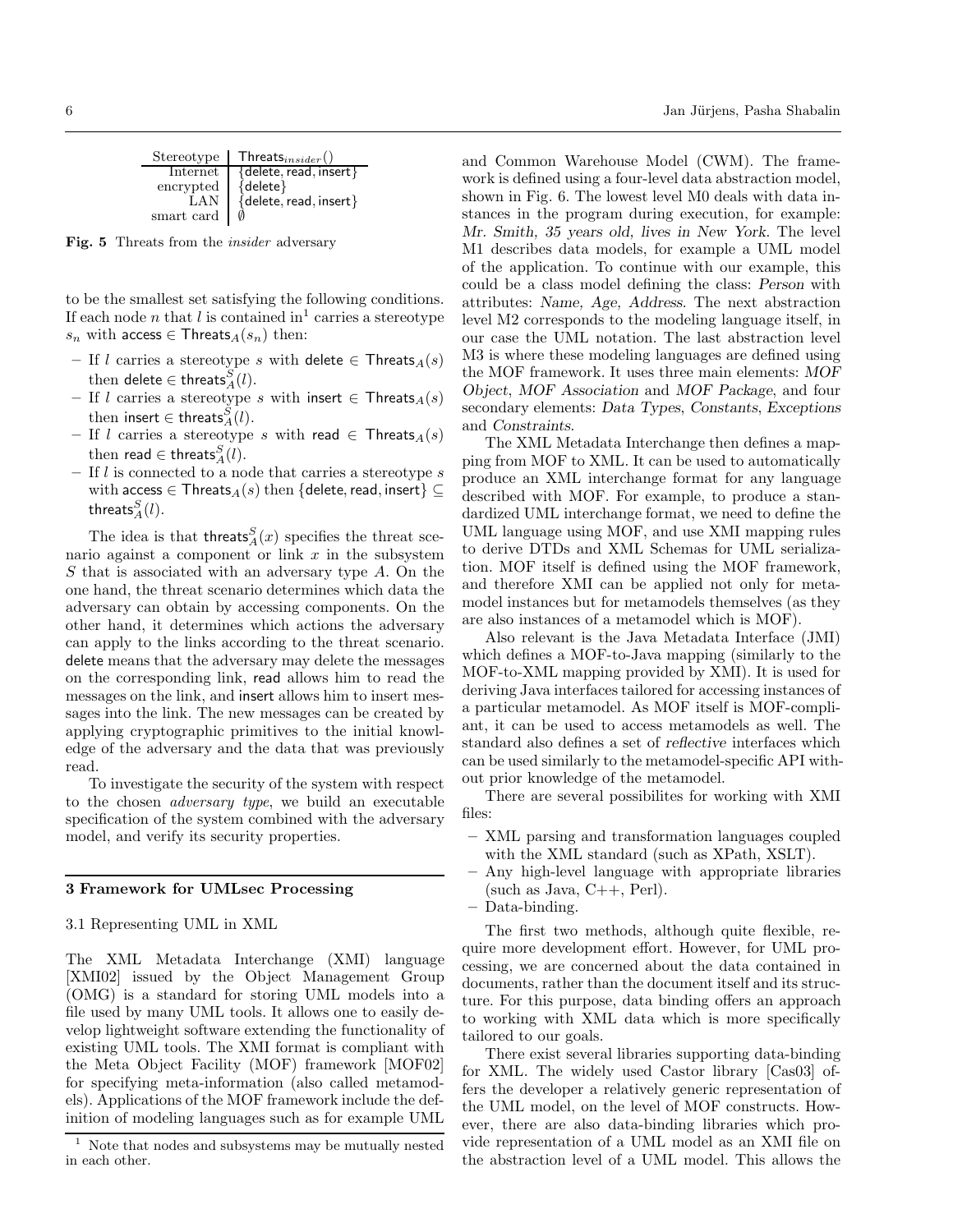| M3             | Meta-Metamodel | MetaClass, MetaAssociation<br>- MOF Model                  |
|----------------|----------------|------------------------------------------------------------|
| M <sub>2</sub> | Metamodel      | Class, Attribute, Dependency<br>- UML (as a language), CWM |
| M1             | Model          | Person, Age, Address<br>- UML Model                        |
| $_{\rm M0}$    | Data.          | Mr. Smith, 35 years, New York<br>- Running program         |

Fig. 6 MOF framework

developer to work directly with UML concepts (such as classes, Statecharts, stereotypes, etc.). We use the MDR (Meta Data Repository) library which is part of the Netbeans project [Net03] and also used by the freely available UML modeling tool Poseidon 1.6 Community Edition [Gen03]. Another such library is the Novosoft NSUML project [NSU03]. The MDR library implements a MOF-compliant repository with support for XMI and JMI standards. Fig. 7 illustrates how the repository is used for working with UML models.

The XMI description of the modeling language is used to customize the MDR for working with the particular model type, UML in this case (step 1). The XMI description of UML is published by the Object Management Group (OMG). A storage (extent in the MDR terminology) customized for the given model type is created (step 2). Additionally, based on the XMI specification of the modeling language, MDR creates JMI (Java Metadata Interface) definitions for accessing the model (step 3). The interfaces are used from the user application to manipulate the UML model on the conceptual level of UML. A UML model is loaded into the repository (step 4). Now it can be accessed through the JMI interfaces from a Java application. The model can be read, modified, and later saved into an XMI file again.



Fig. 7 Using the MDR library

Because it allows one to use the XMI DTD files officially released by the OMG, using MDR in a UML processing tool promises a high standard compatibility and is hoped to facilitate upgrading to upcoming UML versions, by replacing the UML Metamodel file loaded in the first step with a metamodel of the next UML version (and possibly making further adjustments).

## 3.2 Framework Architecture

The UMLsec framework was designed to support a development and execution environment for various UML model processing tools, including but not restricted to UMLsec analysis plugins. The following considerations have influenced its design.

- A tool developer should be able to concentrate on the verification logic rather than on the interface or UML processing issues. The latter two aspects should be handled by the framework and be clearly separated from the implementation of the independent tools.
- The framework is intended for use by different developers providing extensions to it, who may work independently. Therefore, the design must be kept simple and straightforward and easy to use and maintain.
- It should be possible to use tools through different input/output interfaces. In particular, a traditional console mode and a web interface mode are important and a graphical interface would be desirable. On the other hand, the support for different media should not significantly increase the development effort for the tool plugins.

The architecture and basic functionality of the UMLsec framework are presented in Fig. 8. As the first step, the developer creates a UMLsec model and stores it in the UML 1.5 / XMI 1.2 file format. The file is imported by the framework into the internal MDR repository. Separate tools, such as the static checkers and dynamic checkers in Fig. 8, access the model through JMI interfaces, generated by the MDR library. A tool can optionally request additional parameters from the user. A static checker parses the model, verifies its static features, and delivers verification results to the error analyzer. A dynamic checker translates the relevant fragment of the UMLsec model into an intermediate language for processing by an external tool. Results of its ex-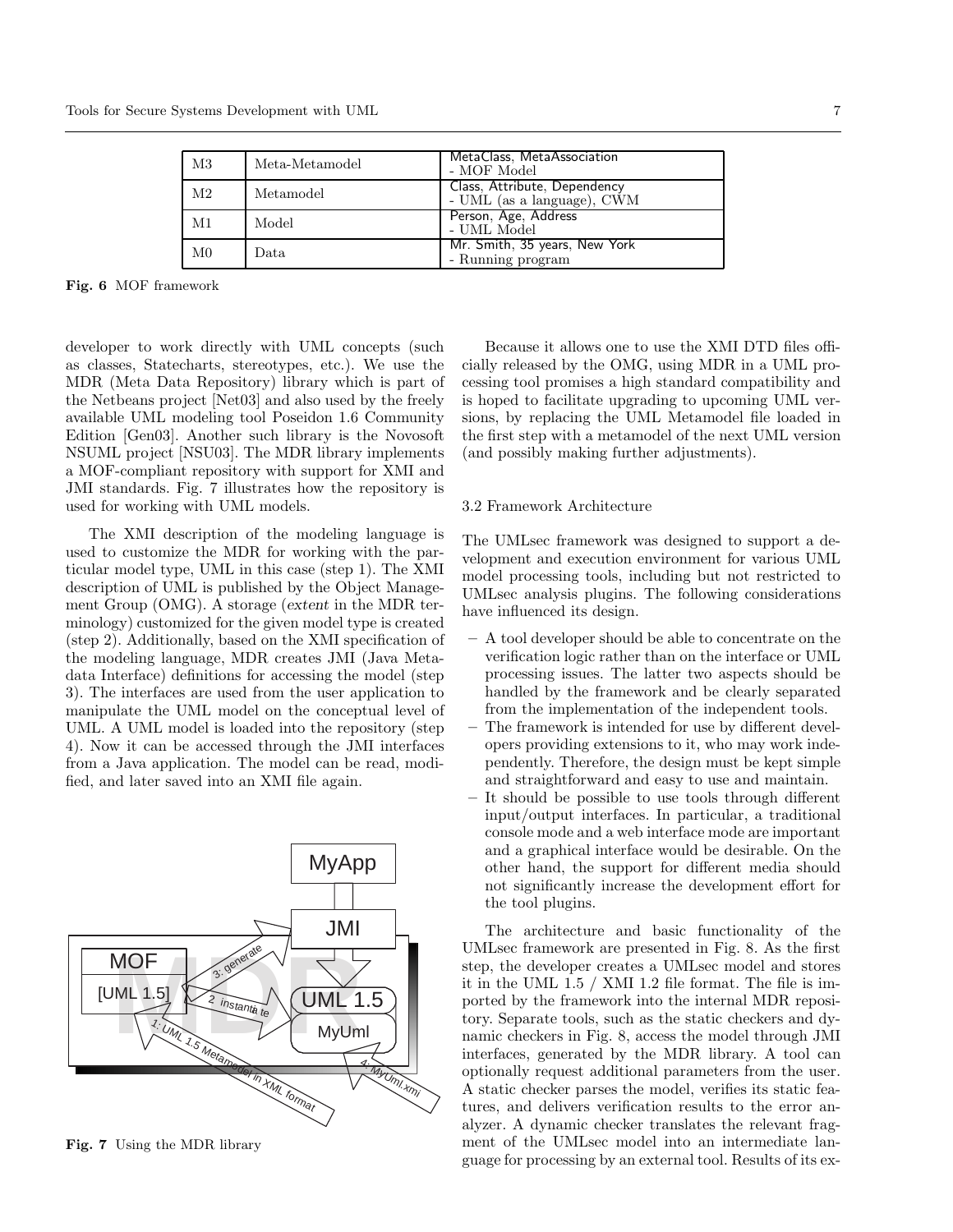**Framework** 

**FrameworkConsole** FrameworkWeb FrameworkGui



Fig. 8 UML tools suite

ecution are delivered back to the error analyzer. The error analyzer uses the information that is received to produce a text report for the developer describing the problems that were found, and a modified UMLsec model, where the problems are visualized and possibly corrected.

For creating and editing UMLsec models we are using the UML editor Poseidon 1.6 Community Edition, freely available from Gentleware [Gen03]. However, it should be possible to use any other UML editor, capable of storing the model in the UML 1.5 / XMI 1.2 format.

To improve usability, the user interface supports different input/output media. To still keep tool extension development simple and avoid redundant code, the framework allows one to program plugins using the Console, GUI and Web user interfaces without additional implementation effort. To achieve this, input/output operations are handled by the framework transparently for the tools. Tools expose their functionality to the framework through four interfaces, as presented in Fig. 9.

- The IToolBase interface defines the common functionality for all media types - Console, Gui and Web.
- IToolConsole, IToolGui and IToolWeb interfaces define additional functionality required for each particular medium.

Each tool must implement at least the IToolBase and IToolConsole interfaces. The framework provides default

IToolGui

**IToolConsole** Y IToolWeb

XiToolBase r

Fig. 9 Tool interfaces

**Tool** 

**ToolBase** 

╱╲

wrappers for the GUI and Web mode, implemented in the classes DefaultGuiWrapper and DefaultWebWrapper, as presented in Fig. 10. Wrappers are used by the framework automatically when the tool returns null from get-Gui or getWeb functions of the IToolBase interface respectively. The wrappers render the textual output of the tool, obtained through the IToolConsole interface, to a TextBox control in the GUI mode, or to an HTML page in the web mode. However, each tool can implement IToolGui and/or IToolWeb interfaces itself to fully exploit the functionality of the corresponding media, for example to use GUI mode capabilities for displaying graphical information.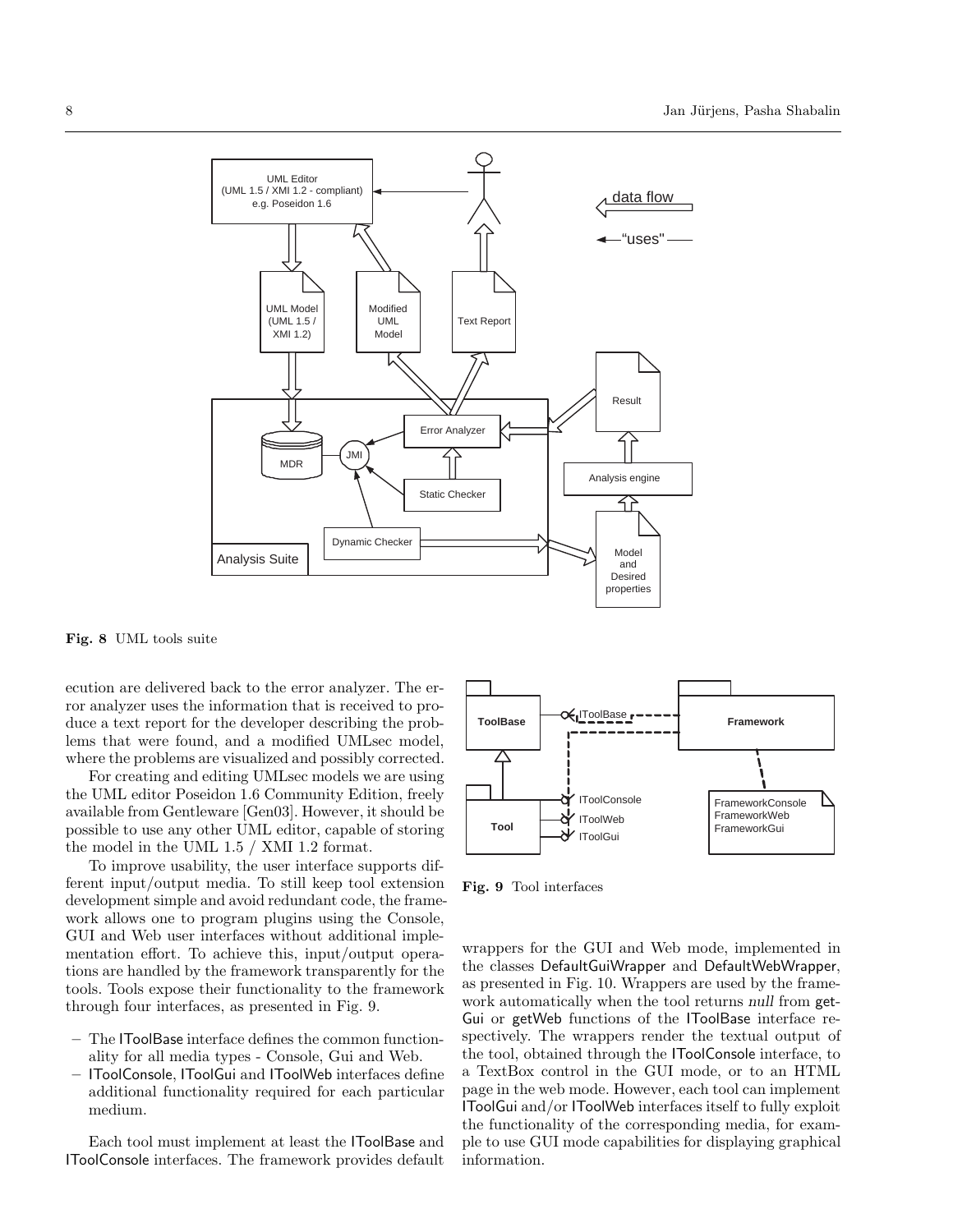

Fig. 11 Framework life cycle



Fig. 10 Framework wrappers

To support media-independent functionality, not only the tool output, but also the input of necessary parameters is handled in a generic way independently of the current input/output medium. To support this concept, the implementation of the IToolConsole interface for each tool conforms with following rules:

- A tool exposes a set of commands which it can execute.
- Every single command is not interactive. It receives parameters, executes, and delivers feedback.
- The tool has its internal state which is preserved between commands. This allows one to perform complex and interactive operations on the UML model.
- The tool is given the UML model that it operates on. It may load further models if necessary.

As presented in Fig. 11, the appropriate getCommands function is called every time the list of commands is presented to the tool user. The tool developer can create the list of commands once during the tool initialization, save it in a tool class variable, and return the list every

time the getCommands function is called. Alternatively, the list of commands can be generated anew on every function call, based on the current tool state. The list of commands exposed by the tool can be different for different input/output media, enabling the tool to provide different functionality through the different media.

## 3.3 UMLsec Verification Tools

Using the framework described in the previous section, a number of plug-ins for UML (and in particular UMLsec) model verification have been implemented. They fall into several categories.

- Static features: For each of the static security requirements in UMLsec (such as «secure links» and  $\%$  secure dependency  $\Diamond$ ), we have implemented an analysis plugin which directly checks the relevant conditions in a Java routine.
- Simple dynamic features: For dynamic properties, we need a mapping from UMLsec models to a representation of their behavioral semantics as event histories. This is done for Statecharts, activity diagrams, sequence diagrams, and for subsystems containing the above diagram types in four other plugins. The semantics is analyzed to verify basic security requirement, defined on the behavioral level.
- Complex dynamic features: For complex dynamic properties, the UMLsec model is translated into the input language of a suitable analysis tool. As an example, we describe an integration with the model-checker Spin to verify the  $\&$  data security  $\&$  constraints in the next subsection.
- Runtime analysis: There are also plug-ins analyzing UMLsec models with respect to security-critical runtime information. An example is the analysis of security permissions from configurations for SAP R/3 business applications with respect to security rules and business processes formulated in UML [HJ03].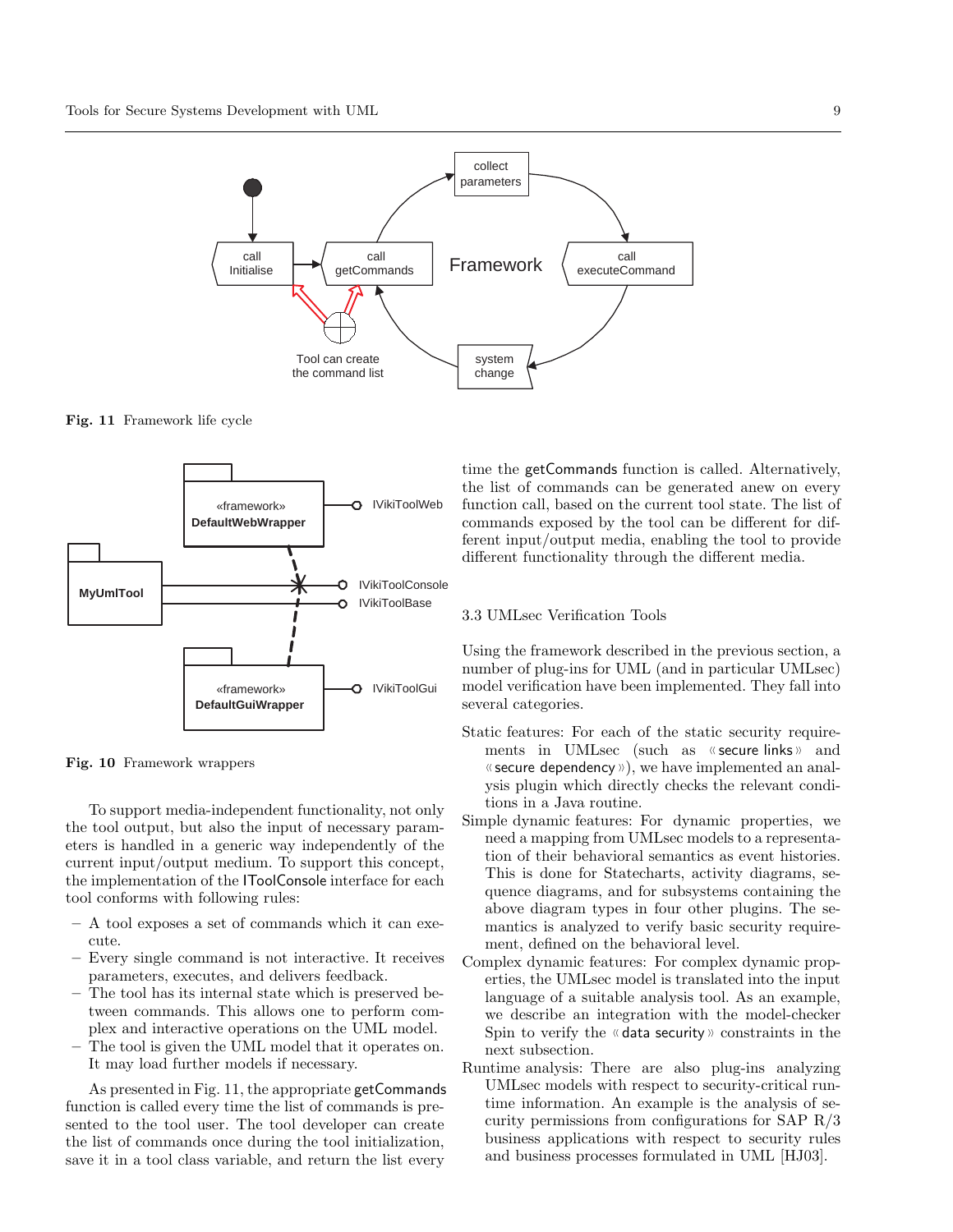## 4 Model-Checking UMLsec Specifications

#### 4.1 Overview

As an example for the verification routines implemented in the UMLsec tool, we present an integration with the model-checker Spin [Hol03] for verifying crypto-based software as defined by the  $\kappa$  data security  $\delta$  requirement from [Jür04]. «data security » is a UMLsec stereotype for subsystems which one can use to specify that certain attributes in the subsystem that are marked using the {secrecy} tag are supposed to remain secret given the behavior specified in the UML model. These UML subsystems, such as cryptographic protocols, can be specified to make use of cryptographic algorithms. That the secrecy requirement is actually fulfilled (as far as one can determine from the model), is formalized using the constraint associated with «data security». This is done with respect to a formal semantics of (a restricted version of) the subsystem and its subdiagrams, and using an adversary model arising from the physical security specification given in the deployment diagram contained in the subsystem. This was shortly sketched in Sect. 2.

Many model-checkers support higher level languages like Promela for the Spin model-checker [Hol03] and the SMV notation [SMV]. These languages may describe the system as an interleaving composition of several automata running in parallel. Different processes may communicate by message passing or through shared variables. The second input to the model-checker is a property which is checked against the given transition system. To specify complex properties, one can make use of temporal logic. On successful termination, the model-checker delivers one of the following two results:

- System meets the requirement: By evaluating all reachable states of the transition system, the modelchecker establishes that it always fulfills the desired property.
- System violates the requirement: The model checker finds a reachable system state where the specified property does not hold. It can also provide the error trace which illustrates how the system entered the undesired state.

Due to the notorious state explosion problem, the third possible outcome of the model-checking (no successful termination within acceptable time limits) is not uncommon for real life systems. In particular, components like the adversary in security analysis, increase the complexity of the model significantly. In our approach, we handle the complexity issue by using the bounded model-checking approach which allows one to obtain partial verification results without building the complete state space of the modeled system. More concretely, we use the model-checker Spin [Hol03] that supports automatic verification of finite-state reactive systems given in form of a state-transition system against properties expressed in Linear Time Logic (LTL).

The tool verifies a subset of dynamic security requirements, which can be expressed with the UMLsec profile, by translating the model into the Promela language (following the UML formal semantics) for further processing by the Spin model-checker. Specifically, it checks whether the initial value of a class attribute, marked with the  $\langle \langle \text{secrecy} \rangle \rangle$  stereotype, can be obtained in plain text by the adversary. To check this constraint associated with «data security» attached to a subsystem, we construct a formal model of the system behavior. This model is extended with an adversary model derived from the threat information in the deployment diagram. This formal model is then verified with respect to the security requirement contained in the class diagram. If this requirement is violated, an attack trace is produced.

## 4.2 Cryptographic Notation

The BNF representation of the cryptographic expressions is given in Fig. 12. There are three top-level constructs. A guard is used to define conditional transitions in UML Statechart diagrams. An effect is used to define UML actions, including assignment of new values to class attributes and the invocation of methods. An expression is used in class diagrams to specify initial values for class attributes, and as a part of guards and effects. Valid identifiers are names of class attributes, other classes using named associations, various constants, and the keyword: this. The functions SenderOf, PublicKeyOf, SecretKeyOf, SymmetricKeyOf, and NonceOf return the corresponding attributes of the object. Note that the function NonceOf relies on the assumption that for protocols with symmetric session keys, at each iteration of the protocol a new object with a fresh session key is generated. One can modify the definition to allow each object to have several symmetric keys.

The function ApplyKey performs the cryptographic operations of encryption, decryption, signing, and extraction from signatures (as formalized below). Expressions can also include the concatenation and indexing operators :: and  $[]$  (where a concatenation of n expressions followed by  $[m]$  evaluates to the mth of these expressions if  $m \leq n$ . Furthermore, one can use the Boolean comparison operators == (equal) and != (not equal) between expressions, the assignment = of expressions to attributes, as well as events (which specify incoming method calls at Statechart transitions).

For any symmetric key  $k$ , any asymmetric key pair consisting of a secret key  $sk$  and a public key  $pk$ , and any message  $m$ , the following rules apply:

- $-$  ApplyKey(ApplyKey $(m, k), k) = m$ (symmetric encryption)
- $-$  ApplyKey(ApplyKey( $m, pk$ ),  $sk$ ) =  $m$ (asymmetric encryption)
- $-$  ApplyKey(ApplyKey $(m, sk), pk$ ) = m (digital signature)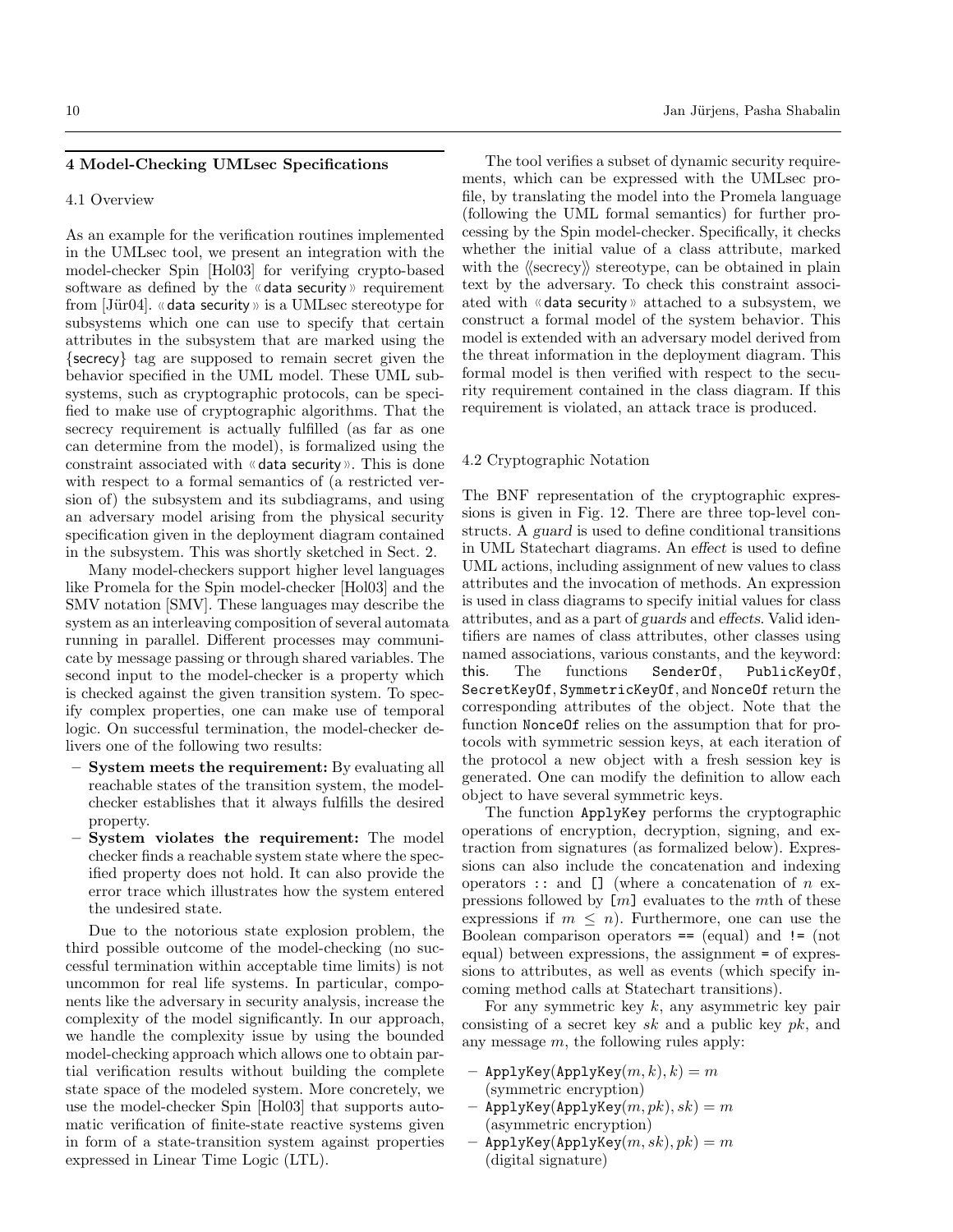Tools for Secure Systems Development with UML 11

| <toplevel> ::= <guard>  </guard></toplevel> |         | <effect>  <br/><expression></expression></effect>                                                                                                                                                                                                                                                                                                                                                                                                                                                                                                                |
|---------------------------------------------|---------|------------------------------------------------------------------------------------------------------------------------------------------------------------------------------------------------------------------------------------------------------------------------------------------------------------------------------------------------------------------------------------------------------------------------------------------------------------------------------------------------------------------------------------------------------------------|
| <effect></effect>                           |         | $::=$ $\leq$ functioncall>  <br><assignment>  <br/><effect> "," <effect></effect></effect></assignment>                                                                                                                                                                                                                                                                                                                                                                                                                                                          |
| <guard></guard>                             |         | ::= <expression> <compareop><br/><expression>  <br/>else</expression></compareop></expression>                                                                                                                                                                                                                                                                                                                                                                                                                                                                   |
| $\verb  :: = "-="  $                        |         | $\mathbf{u}$ $\mathbf{u} = \mathbf{u}$                                                                                                                                                                                                                                                                                                                                                                                                                                                                                                                           |
|                                             |         | <functioncall> ::= <expression>"."<identifier><br/>"("paramlist")"</identifier></expression></functioncall>                                                                                                                                                                                                                                                                                                                                                                                                                                                      |
|                                             |         | $\left\{ \text{identity} \right\}$ ::= letter { letter   digit }                                                                                                                                                                                                                                                                                                                                                                                                                                                                                                 |
| <paramlist></paramlist>                     | $: : =$ | <expression><br/><expression> "," <paramlist></paramlist></expression></expression>                                                                                                                                                                                                                                                                                                                                                                                                                                                                              |
|                                             |         | <assignment> ::= <identifier> "=" <expression></expression></identifier></assignment>                                                                                                                                                                                                                                                                                                                                                                                                                                                                            |
| <expression></expression>                   |         | ::= "(" <expression> ")"  <br/><expression> "::" <expression>  <br/><expression> "[" integer "]"  <br/><identifier>  <br/>"this"  <br/>"ApplyKey" "(" <expression> ","<br/><expression> ")"  <br/>"SenderOf" "(" <identifier> ")"  <br/>"PublicKeyOf" "(" <identifier> ")"  <br/>"SecretKeyOf" "(" <identifier> ")"  <br/>"SymmetricKeyOf" "(" <identifier> ")"<br/>  "NonceOf" "(" <identifier> ")"</identifier></identifier></identifier></identifier></identifier></expression></expression></identifier></expression></expression></expression></expression> |

Fig. 12 UMLsec Cryptography Language

The first rule axiomatizes the functional properties of any symmetric encryption algorithm, the latter two rules the properties of the RSA asymmetric encryption algorithm [RSA78].

The SenderOf function is given as the input argument a message received from the communication channel and returns the object identifier of the message sender. For example, the following expression returns the public key of the sender of the message msg:

#### PublicKeyOf(SenderOf(msg))

Note that the adversary may be able to forge the message sender information.

Sending a message to an object is encoded in UML actions in Statechart diagrams using an expression of the form:

```
ObjectId.FunctionName(param1, param2, ...)
```
where the ObjectId can be

- either hard-coded using a name of an association end or the keyword: this,
- or obtained at runtime from a class attribute carrying the value of an object identifier,

| Initiator                         | -initiator | -responder | Responder                                              |
|-----------------------------------|------------|------------|--------------------------------------------------------|
| $-k = SymmetricKeyOf(this)$<br>-m |            |            | $\kappa$ secrecy » -m = NonceOf(this)<br>I-receivedKev |
| +respond(in m)                    |            |            | $+$ request(in m)                                      |

Fig. 13 Example class diagram

– or evaluated from a SenderOf expression.

If a message is sent to an object which does not support it, or an invalid runtime ObjectId is used, the message is omitted by the system.

Example We introduce a UMLsec specification of a simple cryptographic protocol, which we use in the remainder of this paper as a running example. In this simple (and obviously insecure) protocol, Alice (of class Initiator) wants to receive some secret information from Bob (of class Responder). Alice sends to Bob her key, and Bob returns the secret value encrypted under the key:

> Alice  $\rightarrow$  Bob : k<br>Bob  $\rightarrow$  Alice :  $\{x\}_k$  $Bob \rightarrow Alice :$

The UML model of the example is presented in Figures 13 through 16. Fig. 13 contains a class diagram defining the data structure of the system consisting of the Initiator and the Responder. Note that the attribute m of the Responder class is marked with the  $\kappa$  secrecy  $\kappa$  stereotype, which expresses the requirement that the content of this attribute is never leaked to the adversary. Fig. 14 contains a deployment diagram describing the physical layer underlying the protocol. The communication link is marked with the stereotype  $\mathbb{K}$  LAN  $\mathbb{N}$ , meaning that the communication link is supposed to be a connection in a local area network, which implies that the (internal) adversary we consider in this example is capable of reading and writing on the link. Fig. 15 contains a Statechart specifying the behavior of the Initiator in the protocol sketched above, and Fig. 16 a Statechart for the Responder.

## 4.3 Translation to Promela: Types

We explain some key points in the automatic translation of UMLsec models to Promela code and its analysis using the Spin model-checker at the hand of our running example. We use the Spin model-checker since we found it particularly suitable for the verification of communicating distributed systems. Also, Spin's on-the-fly modelchecking (which allows one to partially verify a model



Fig. 14 Example Deployment Diagram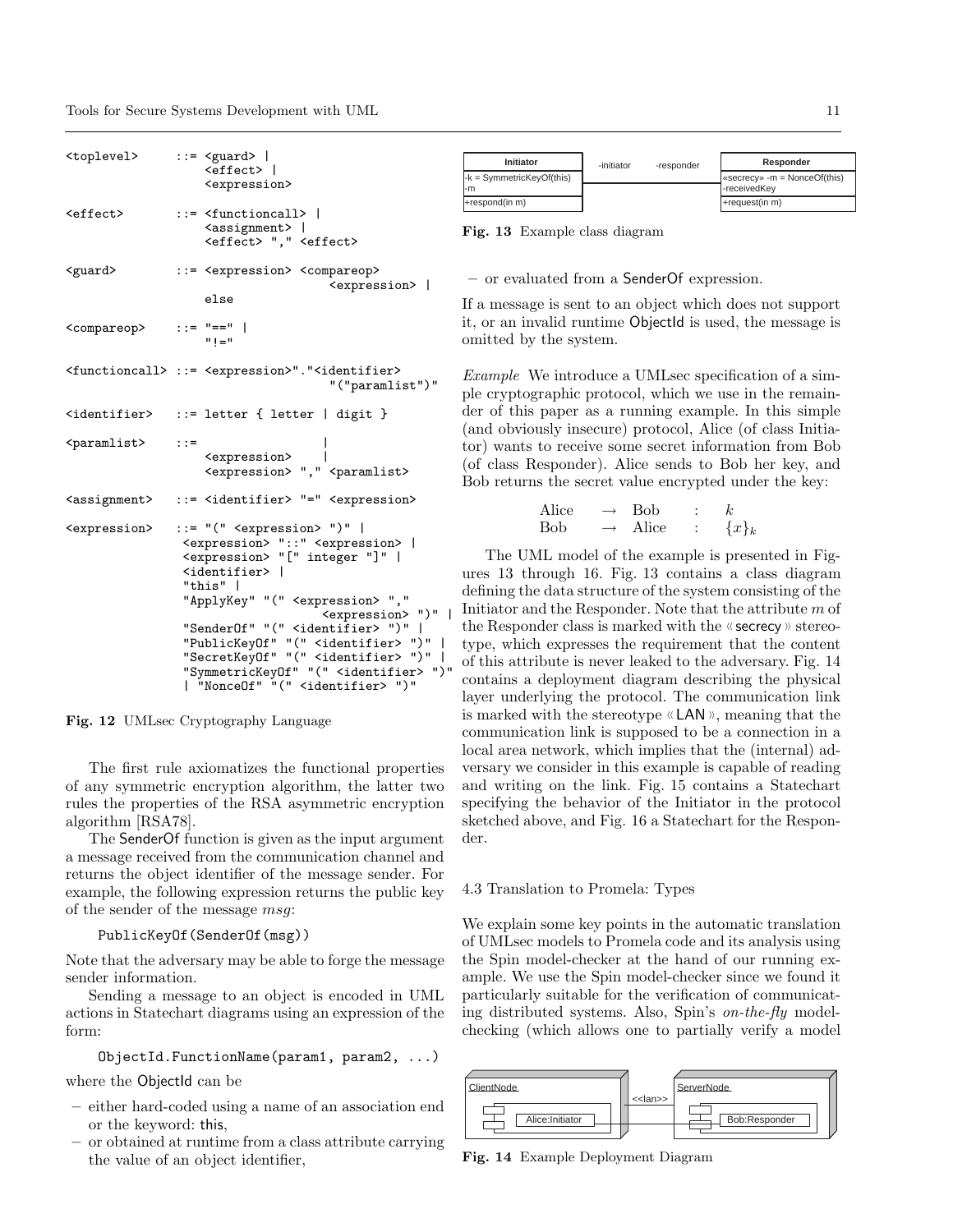

Fig. 15 Example Initiator Statechart



Fig. 16 Example Responder Statechart

without building the full state space) seems suitable for verifying security requirements against the highly nondeterministic adversary models.

Parameters and Data Types In a UML model, developers can use a range of predefined data types, and can also define their own data types. In contrast, modelchecker notations usually support only a very limited set of data types (in the case of Promela: Boolean, Integer, and enumerated types [Hol03]). For a given UML model, we thus need to define a mapping of the complex UML data types onto the limited set of data types supported by the model-checker. We discuss two obvious approaches for constructing such a mapping and explain why they are not suitable for our needs, which motivates the solution we then propose. We use the term atomic values for values like an encryption key  $k$ , or a message v, which are considered to be unique and cannot be derived from other atomic values. We use the term complex values for data expressions constructed by applying operations (the data transformation functions) to atomic values. An example is the expression  $\{v\}_k$ , which is the value  $v$  encrypted under the key  $k$ .

We consider a model with a base data type (say, Integer) which we assume to include the atomic values and discuss three possibilities of representing and processing complex values: simple enumeration, fixed types, and dynamic types.

Simple Enumeration We use the Integer data type to enumerate all possible data values. For the  $\{v\}_k$  expression we assign a new integer value to every combination of atomic values  $v$  and  $k$ . The data transformation functions are represented by a simple mapping function. In this approach, it is difficult to decide which combinations of values are possible and need to be enumerated. The translation process and the resulting code are complex. The internal logic of different processes in the translated code becomes mutually dependent. Detecting and enumerating all possible combinations is in fact the task of the model-checker. Implementing the same logic in the translator complicates the translation process and the resulting model. The HUGO UML to Promela translator [SKM01], for example, allows using native model-checker

data types in the function parameters in the UML Model. It does not explicitly implement enumerating of all the possible complex data values, but it may be possible to be extended in this way. However, taking the drawbacks discussed above into account, we consider other possibilities.

Fixed Types The UML fragment that is used explicitly defines the data types of all variables, parameters and return values that can be used in the model. For every data type, it is then possible to enumerate all its values and define data transformation functions hardcoded in the resulting model-checker code according to the data type they process. We are not aware of any existing tools implementing this approach. Compared to the first solution, it would result in a better structured code, and the translation logic would be cleaner and easier to understand. However, we would have to limit the developer to use only those data types known to our translator. Alternatively, one could request the developer to provide mapping rules describing how the data types in the UML model relate to the data types defined in the UML fragment. Both alternatives would mean significant additional effort which might prevent developers from using the technology.

Dynamic Types The solution we propose is the dynamic handling of data types, where the message itself carries information about its type. The complex data type is defined during the translation process and holds any value which may appear in the system during its execution. For this, the tool builds a type graph. Starting from the root node of type atomic, and by using all expressions which are met in the model (namely, initial values, transition effects, and transition guards), the tool creates new vertices in the graph as necessary. The data transformation functions are represented as edges in the graph, and the data types as nodes.

The data graph for our example is presented in Fig. 17. It contains two vertices representing a simple variable (root) and an encrypted variable, and two edges representing encryption and decryption. Based on the data graph, the complex data type is encoded by a structure which holds as many atomic values as necessary to represent the most complex vertex plus a variable to encode the actual value type. Then the tool defines a set of data transformation functions which perform operations on the data types, for each edge in the graph. The translation result for our example in the Promela notation is



Fig. 17 Example data graph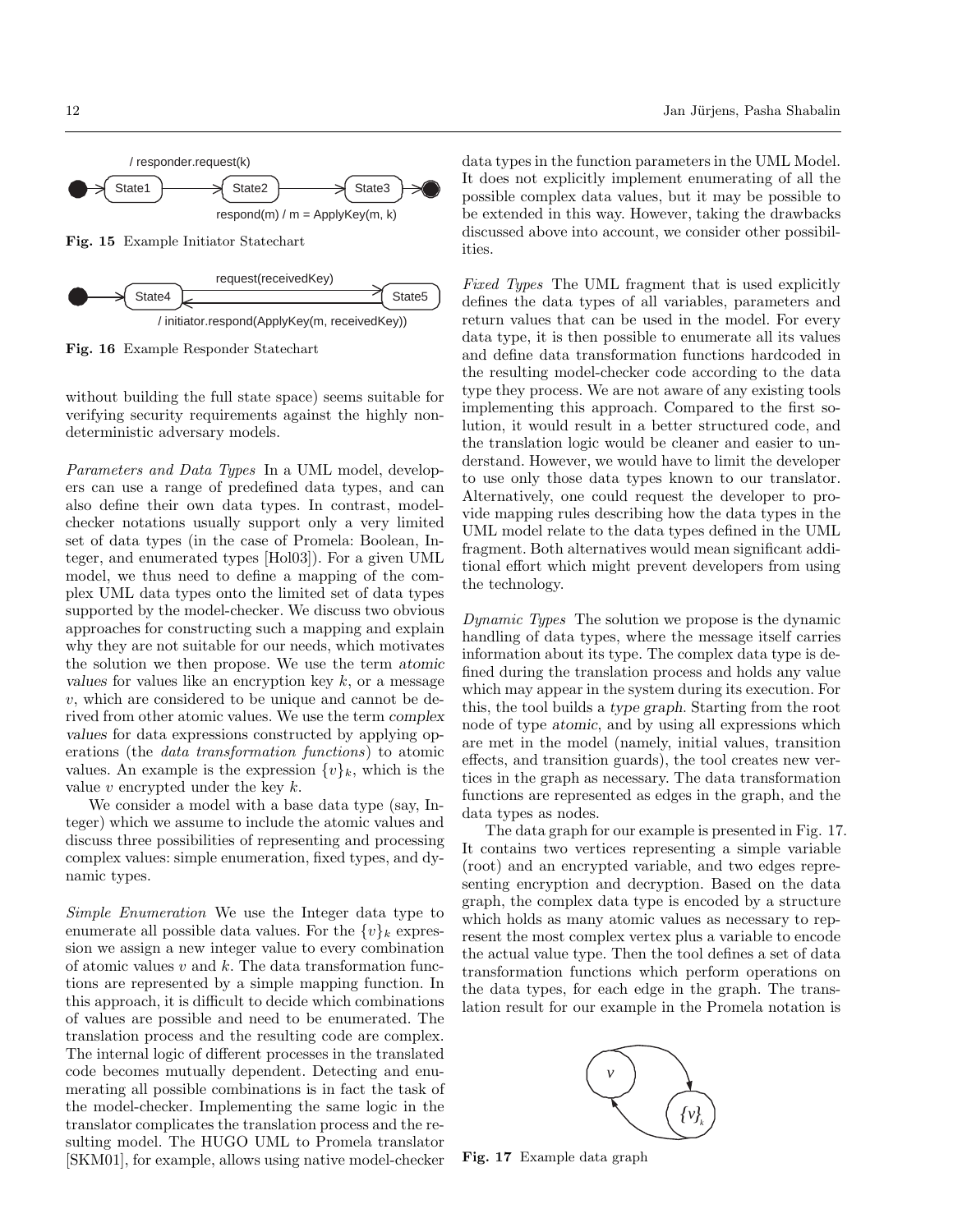```
#define MT_GARBAGE 1
#define MT_v 2
#define MT_LvRk 3
typedef MSG {
    TYPE_MSGTYPE messageType;
    TYPE_DATAVAL param1;
    TYPE_DATAVAL param2;
}
inline ApplyKey(message, key) {
if
    :: message.messageType == MT_GARBAGE -> ;
    :: message.messageType == MT_v ->
        message.messageType = MT_LvRk;
        message.param2 = key;
   :: message.messageType == MT_LvRk ->
    if
        :: message.param2 == InverseKey(key) ->
            message.messageType = MT_v;
        :: else -> message.messageType = MT_GARBAGE;
      fi;
fi;
}
```
Fig. 18 Translated example - fragment

given in Fig. 18. The MSG structure is used to represent the complex data type. Its messageType field has values of the form  $MT\_xxx$  and defines which vertex in the data graph the structure currently represents. The param1 and param2 fields store the needed atomic values. For example, to encode the value  $\{v\}_k$ , the param1 field stores the value v, param2 stores the key k, and  $messageType$ stores the value  $MT\_LvRk$ . The  $ApplyKey$  function defines a transformation rule for the graph: encryption on a v-type vertex produces a  $\{v\}_k$  vertex; decryption with a valid key on a  $\{v\}_k$  vertex produces a v vertex.

## 4.4 Translation to Promela: UMLsec Semantics

We sketch how the analysis plug-in translates the UML model into the Promela notation, following the simplified UML semantics in [Jür04]. The resulting model consists of a network of communicating objects whose structure is based on the deployment diagram. Each object has an input queue and an output queue for exchanging messages with other parts of the system. To give each object a separate thread of execution within the model, we create a Promela proctype definition for every UML class, and instantiate it for every corresponding object in the deployment diagram. Each object in the resulting code receives a unique ID. From the class diagram, the tool collects information about the attributes of the object and its associations with other classes; each association is resolved to an object ID based on the deployment diagram. The behavior of each class is encoded in a loop following the UML run-to-completion semantics by repeatedly executing the following two steps:

– If not in the end state, all actions that are enabled are executed in a loop, without consuming external

events. If more than one action is enabled, the action that is executed is selected non-deterministically.

– A single event is read from the input communication channel, and the corresponding action is executed. The execution of the object is blocked if the channel is empty. The events which do not trigger any actions in the current object state are lost.

The tool uses a simplified UML semantics. In particular, composite and history states are not allowed, events cannot be deferred, and only asynchronous communication is supported at present. Some of the other UML constructs can be reduced as usual to the subset the tool supports (see  $[\text{Jür04}]$ ).

Adversary In consideration of memory complexity, we have separated the adversary knowledge into two different classes:

- A message from the communication channel can be captured and stored without understanding it. It can be analyzed by the adversary later when he receives the necessary key, or replayed to any protocol party without changes. This complex knowledge is stored in variables of the type MSG.
- The simple knowledge of the adversary is formed by a set of boolean variables, one for each atomic value not known to the adversary at the system initialisation, named known\_"atomic value name". They are initialized to false and set by the adversary procedure to true when he can derive the corresponding plaintext value from the data learnt by eavesdropping.

The knowledge of both categories can be used by the adversary to compose new messages. In the Promela code we implement this by starting the message composition either from one of the known atomic values, or from a stored, composed message. Then the adversary can apply any cryptographic operation up to  $n = TypeGraphDiameter$  times.

By default all public keys in the system and all object identifiers are known to the adversary at the system initialization. The model developer can extend the adversary model's initial knowledge: it contains initial values of all class attributes marked with the stereotype  $\langle \mathbf{public} \rangle$ .

The size of the data type graph and the adversary memory capacity can be determined by the user of the tool. We plan to investigate formal results on bounds that yield a sound analysis, based on results such as [Sto02]. The data type graph size is defined by most complex operations performed by legitimate parties. The rationale is that for an adversary it makes sense to produce expressions only as complex as actually processed by the protocol parties.

The adversary behavior is modelled by a separate Promela proctype definition and instantiated with a separate execution thread. The adversary procedure accepts as parameters input and output channels of all other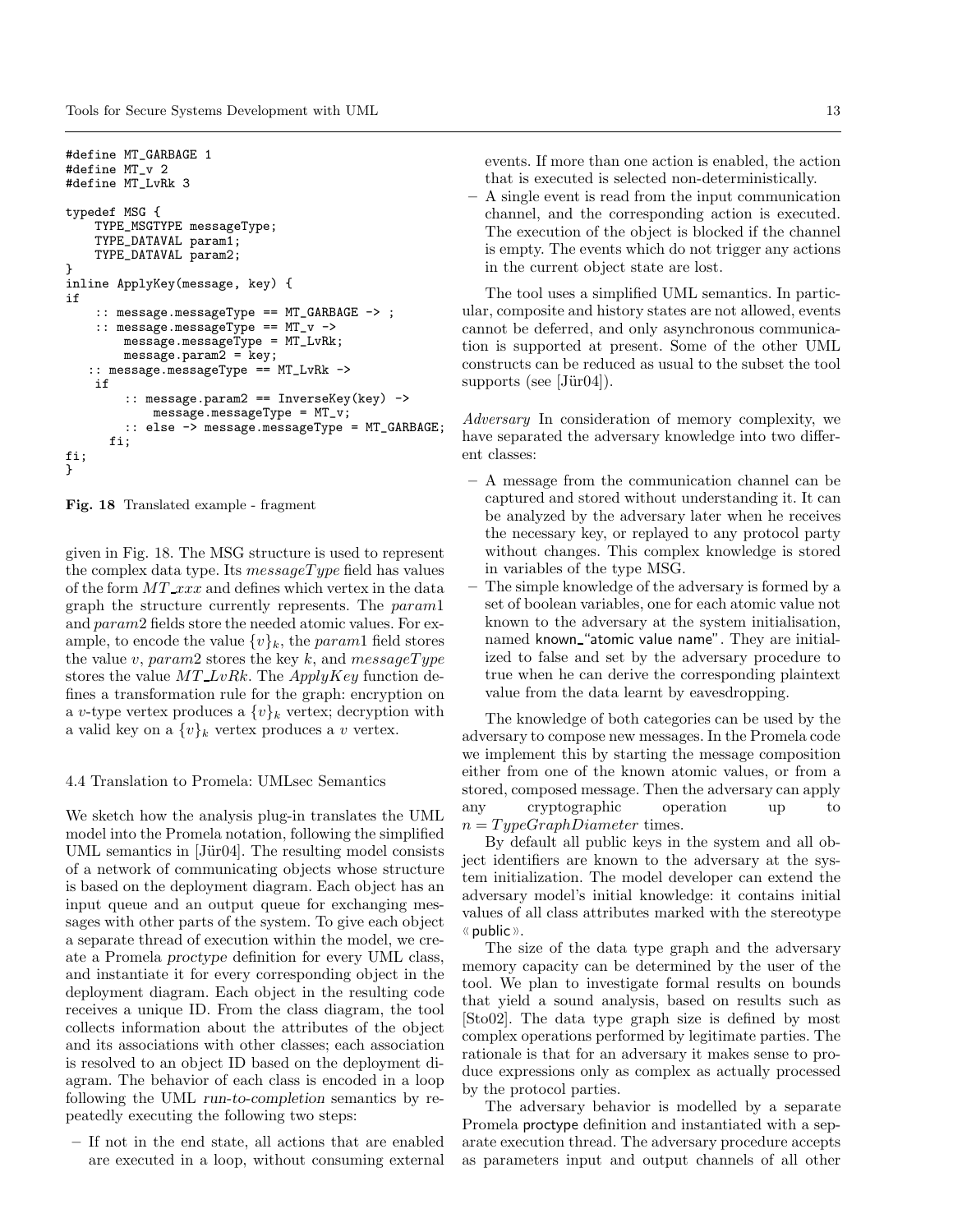```
loop { do this { read message from Bob
                 send it to Alice
                 analyze and save the message }
       or this { generate a message from knowledge
                 send it to Bob }
       or this { read message from Alice
                 send it to Bob
                 analyze and save the message }
       or this { generate a message from knowledge
                 send it to Alice } }
```
Fig. 19 Example adversary

objects in the system. It executes an infinite loop, nondeterministically selecting and executing one of the possible actions on one of the communication channels. In our example, the adversary capabilities are limited to the subset  ${read, insert}$ , which results into the loop given in Fig. 19 in pseudocode. Note that in this case, the adversary cannot delete messages, but always forwards them to the intended receiver, according to the missing *delete* capability.

The Promela code of the analyse message functionality for our example is shown in Fig. 20. The procedure TweakMessage applies one of the possible data transformation functions to the message (or leaves the message unchanged). The procedure is repeated TypeGraphDiameter times (four in this case). The adversary then learns the resulting value.

Generation of a new message by the adversary is pictured in Fig. 21 for our example. Firstly, the message can be started either by using one of the stored messages, or an intially known value. The message may be modified up to  $TypeGraphDiameter$  times (again four in this case). Finally the message is sent over the specified channel (message header including sender, recipient and MethodId are already sent before this code fragment is executed).

Encoding the security requirement We use the Promela never claim construct to formalize the security requirement on the model. In particular, we capture the secrecy requirement by formulating the condition that the initial value of a class attribute that is marked with the stereotype «secrecy» is never recovered by the adversary in plain text. Technically, a Promela model defines an asynchronous interleaving product of concurrent behaviours

```
TweakMessage(message);
TweakMessage(message);
TweakMessage(message);
TweakMessage(message);
if
    :: message.messageType == MT_v ->
       LearnValue(message.param1);
    :: else -> ;
fi;
```

```
if
:: rv_tmpMessage[0].messageType != MT_GARBAGE ->
   rv_lastReadMessage.messageType=rv_tmpMessage[0].messageType;
   rv_lastReadMessage.param1 = rv_tmpMessage[0].param1;
rv_lastReadMessage.param2 = rv_tmpMessage[0].param2;
   rv_lastReadMessage.param3 = rv_tmpMessage[0].param3;
   rv_lastReadMessage.param4 = rv_tmpMessage[0].param4;
   rv_lastReadMessage.param5 = rv_tmpMessage[0].param5;
:: rv_lastReadMessage.messageType = MT_v;
   GetKnownValue(rv_lastReadMessage.param1);
fi;
TweakMessage(rv_lastReadMessage);
TweakMessage(rv_lastReadMessage);
TweakMessage(rv_lastReadMessage);
TweakMessage(rv_lastReadMessage);
```
SendMessage(cho, rv\_lastReadMessage);

Fig. 21 Adversary code for generating a message

of all its processes. The never claim is then used to specify which kinds of traces should not be produced when executing this product. The Spin model-checker verifies this by monitoring the statement in the never claim when calculating the possible system executions.

The security requirement from the UML model, expressed in our example by the stereotype  $\&$  secrecy  $\&$  on the variable  $m$  of the *Responder* class, is translated into the never claim construct in the Promela code, saying that the adversary should never get to know the secret values. It defines a process which runs in parallel with the rest of the system and monitors this property. The never claim for our example is presented in Fig. 22. It defines a loop which does not terminate as long as the variable known DV Bob nonce, corresponding to the initial value of the attribute m of the class Bob, has the value false. This reflects the requirement that the value should not be known to the adversary. Any possible system execution scenario that leads to termination of the never claim construct is treated by Spin as a failed verification and reported to the developer.

Collecting objects into system For each object in the deployment diagram a separate Promela process is instantiated using the run keyword. A separate process is started for the adversary. All processes will run asynchronously and interact by message passing over communication channels which connect them according to the deployment diagram specification. The Spin model-

```
never {
T0_init:
if
    :: known_DV_Bob_nonce == true ->
        goto accept_all;
      (1) -> goto TO_init;
fi;
accept_all:
skip
}
```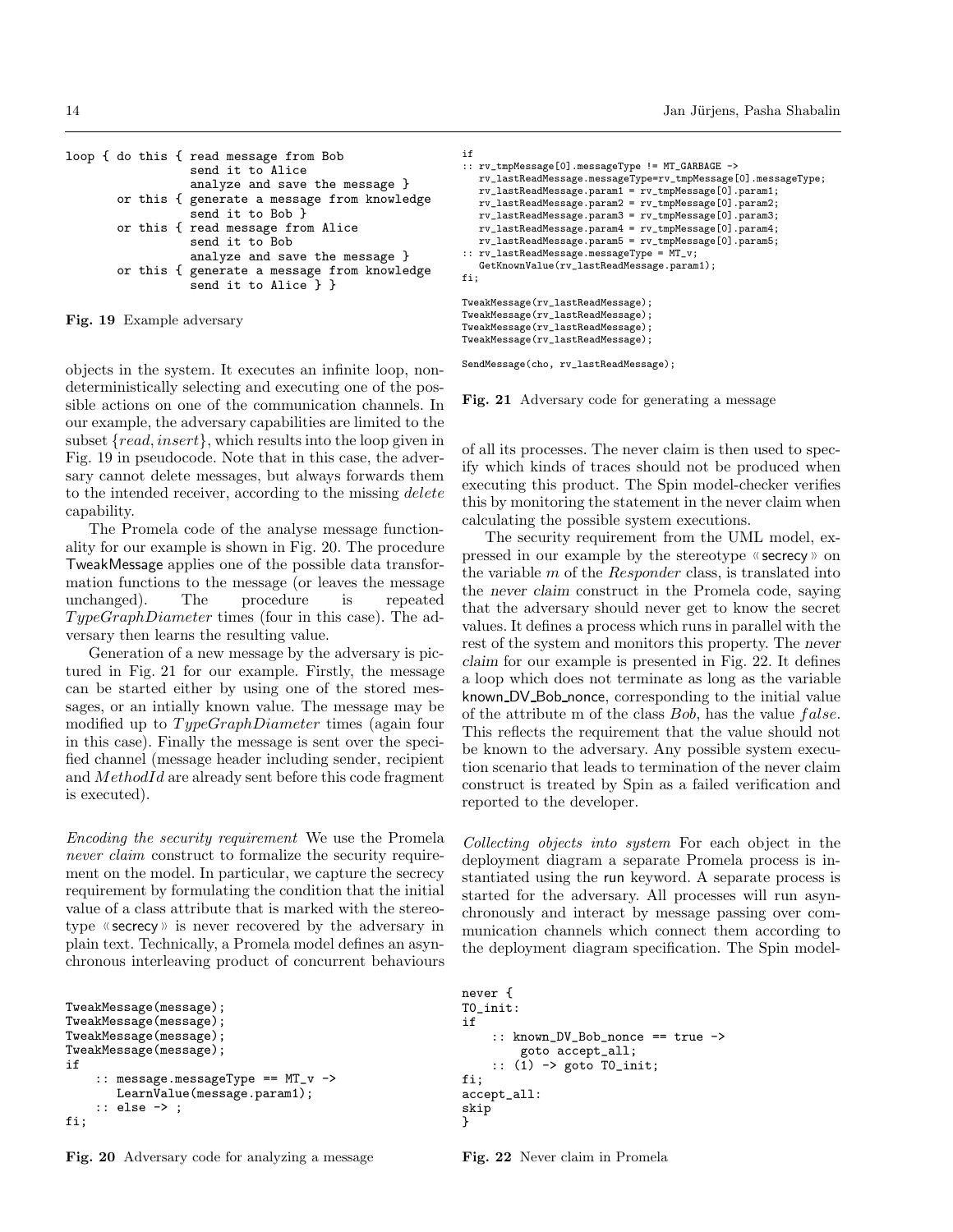```
Depth= 80 States= 122065 Transitions= 165114 Memory= 22.422
pan: claim violated! (at depth 82)
pan: wrote pan_in.trail (Spin Version 4.1.1 -- 2 January 2004)
```
Fig. 24 Fragment of the Spin output

```
init {
    chan Server_Bob_Input = [1] of {byte};
    chan Server_Bob_Output = [1] of \{byte\};chan Client_Alice_Input = [1] of {byte};
    chan Client_Alice_Output = [1] of {byte};
   run ClassServer(DV_Bob_id,
            Server_Bob_Input, Server_Bob_Output,
            DV_Alice_id);
   run ClassClient(DV_Alice_id,
            Client_Alice_Input, Client_Alice_Output,
            DV_Bob_id);
   run Intruder(DV_Intruder_id,
            Server_Bob_Input, Server_Bob_Output,
            Client_Alice_Input, Client_Alice_Output);
```

```
}
```
Fig. 23 The main procedure in Promela

checker is used to verify whether the system meets the desired properties.

The entry point procedure of the Promela program for the running example is presented in Fig. 23. At the beginning of the procedure, four communication channels are defined, one input and one output for every object in the deployment diagram. Further objects are instantiated using the Promela keyword run. Each object is a process with its own execution thread which runs code in the proctype declaration of the correspondent class. Parameters passed to each procedure define the unique ob ject identifier, the communication channels which the ob ject uses and identifiers of other objects, connected to it by associations, as described before. A separate process is started for the adversary.

Verification results For space restrictions we cannot include the full Promela code for our running example. It can however be downloaded from [Jür06]. Spin completes verification of this simple example within a minute after detecting a flaw in the protocol. Part of the Spin output is shown in Fig. 24, the complete verification result also can be found at  $[\text{Jür06}]$ . In the attack found in this simple example, the adversary sends his own key to Bob, pretending to be a legitime protocol participant, and receives back the secret value, encrypted under the key. The adversary can easily decrypt the message and obtain the plain text secret value. If we restrict the adversary from writing messages to the communication link, another attack is still found: the adversary records the key passed from Alice to Bob in the first protocol step, and uses it to decipher the message in the second.

As part of the verification process, Spin produces a trail file, which records the sequence of actions of the potential attack. This information can be used by the system developer to improve the protocol.

Note that as usual in bounded model checking, the user needs to specify the search depth. This means that verification results are only valid up to this restriction. There are however results which establish bounds on the execution of the system that needs to be verified in order to be complete, see for example [Sto02].

Evaluation From our experiments, we know that the state space of the produced model quickly increases with increasing size of the model. However, there are several approaches to deal with this.

- The complexity of the model can be reduced by abstracting from further details in the system description.
- The largest factor that contributes to the complexity of the Spin model is the highly non-deterministic adversary behavior. We aim to investigate ways to reduce the adversary state space by defining heuristics which exclude system traces that obviously cannot result in a successful attack, again based on results such as [Sto02].

Note that this means in particular, that our approach does not currently aim to be completely automatic (because of the manual abstraction that is currently still necessary), but to provide as much automation as possible given the inherent complexity of the verification problem and the limitations of current computing technology to solve it.

In particular, the aim of the current work is not to push the current limits in verification technology, but to demonstrate how they can be put to use in the context of a CASE tool environment.

In subsequent work [Jür05, JF06] we have been able to improve on the above verification run-times in orders of magnitude, by using a more abstract approach to verification using automated theorem provers for first-order logic, instead of using a very concrete adversary execution model and model-checking verification. This has been implemented as another plugin of the verification framework that is presented in this paper.

However, the current work still has the advantage over the newer approach that it enables the user to actually produce a concrete attack trace in case the system under consideration is insecure. This is currently not possible with the automated theorem proving approach cited above.

The two tools are therefore complementing each other in a beneficial way as follows: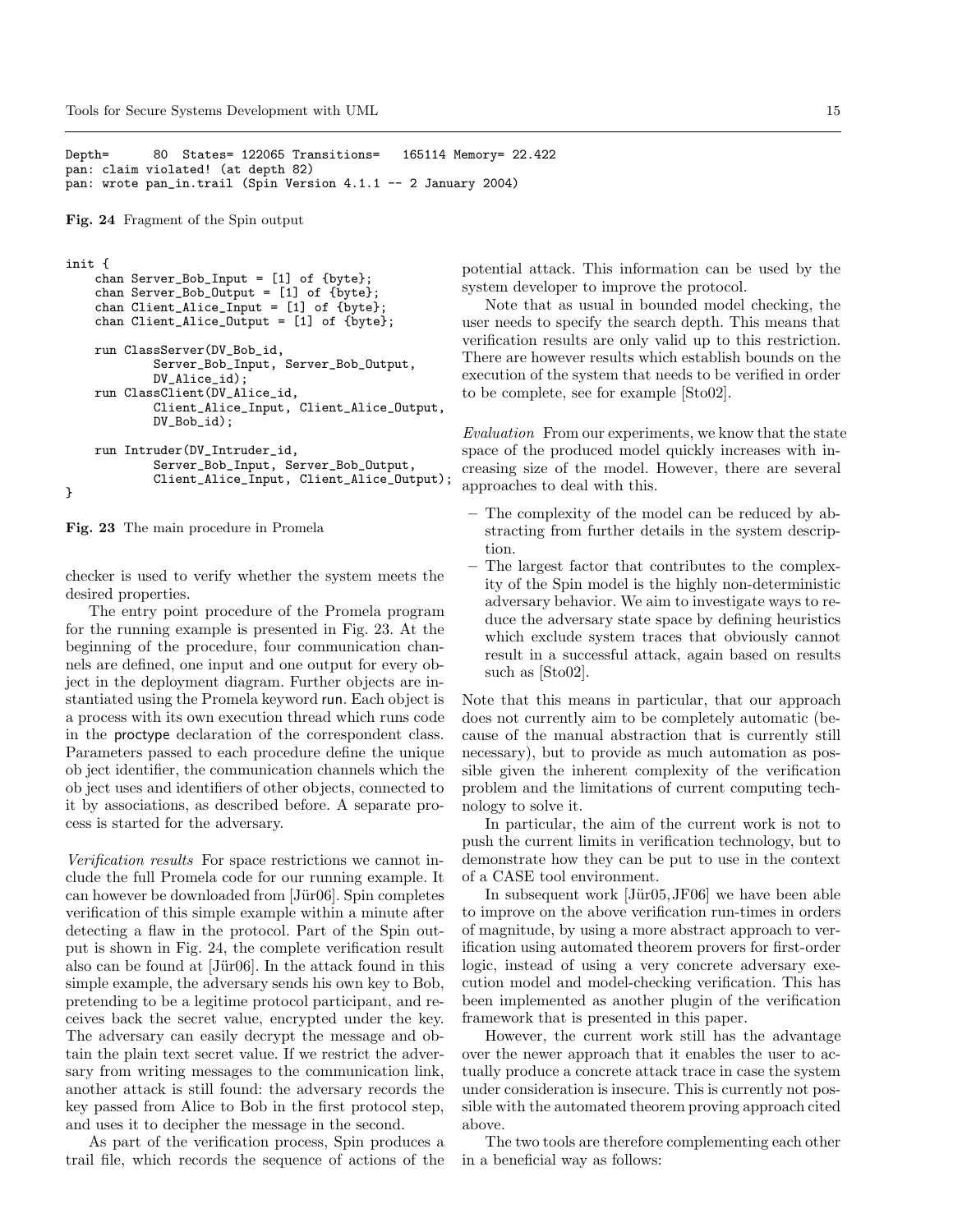- Firstly, one can use the automated theorem proving plugin to determine whether the system is indeed secure (against the given adversary model) or not. This is done very efficiently for industrial size systems (see e.g. [BJN07]).
- If the automated theorem plugin determines that there may be an attack, this still leaves the possibility of a false positive since the automated theorem prover approximates the verification problem on the "safe" side for efficiency reasons. Therefore, one can use the model-checker plugin presented in the current paper to produce the actual attack sequence (and determine whether it really is a realistic attack). Although the model-checker plugin is less performant than the automated theorem prover plugin, this is not a problem, since the state space now does not have to be fully traversed (which would be the case if the goal was to determine the absence of an attack), but only until the attack sequence is found (which we already know exists after using the automated theorem proving plugin).

## 5 Related Work

There are several existing tools for automatic verification of UML models described in the literature. The HUGO Project [SKM01] checks the behavior described by a UML Collaboration diagram against a transitional system comprising several communicating objects. The functionality of each object is specified by a UML Statechart diagram. The vUML Tool [LP99] analyzes the behavior of a set of interacting objects, defined in a similar way. The tool can verify various properties of the system, including deadlock freedom and liveliness, and find problems like entering a forbidden state or sending a message to a terminated object. Both tools do not have any special features for describing the security features of the system being modeled. [CCMS02] describes automated structural and behavioral analyzes for UML diagrams built on a previously developed formalization framework. The paper explains how consistency checks, simulation, and model-checking (specifically, using Promela) can be used together for behavioral analysis of UML diagrams. [EKHL03] presents automated verification of UML models using the model-checker FDR. [SV03] presents a tool for model-checking dynamic consistency properties in visual models such as UML using the model-checker SPIN. [OGO04] presents a tool for model-checking behavioral UML models based on a semantics in communicating extended timed automata and using model-checking and simulation tools. The combination of different aspects and diagrams is supported as well as a particular semantic profile for communication, concurrency, and timing. UML models are imported via an XMI repository. Feedback is given to the user in terms of the original UML model. All of this work is relevant to ours in that

it gives alternative approaches to UML model analysis tools. However, although there is an increasing amount of research on advanced tool support for UML, it seems that little work has been done to provide advanced tool support, such as model-checkers or automated theorem provers, for verifying particular properties included as stereotypes in application-specific UML extensions. In particular, to our knowledge, none of the existing bindings of UML to model-checkers can be easily extended to analyze UMLsec models. The first reason is the support for security constructs. The second issue is the translation of complex data types, which is necessary for supporting the cryptography extension.

With respect to tool frameworks in general, related work includes [MNS05], which offers a tool framework which goes beyond our framework presented here in that it is open to non-UML-based tools. This work is relevant to ours in so far as it would be interesting to see whether it can be used to transfer our UML-based tools presented in this paper to non-UML-based environments.

Compared to research done using formal methods, less work has been done more generally using software engineering techniques for computer security. For an overview of the topic see [DS00].

There is an increasing interest in using UML for the development of security-critical systems. For example, [FH97] defines role-based access control rights from object-oriented use cases. [HdBLS02] uses UML for the risk assessment of an e-commerce system within the CORAS framework for model-based risk assessment. [FMMMP02] uses UML for the design of secure databases. It proposes an extension of the use case and class models of UML using their standard extension mechanisms designing secure databases. [KPP02] demonstrate how to deal with access control policies in UML. The specification of access control policies is integrated into UML. [LBD02] show how UML can be used to specify access control in an application and how one can then generate access control mechanisms from the specifications. The approach is based on role-based access control and gives additional support for specifying authorization constraints. [KRFL04] describes an approach for specificating role-based access control policies in UML design models. It allows developers to specify patterns of violations against the policies. [BPA06] presents an approach for the specification of user rights using UML. The approach is based on a first-order logic with a built-in notion of objects and classes with an algebraic semantics and can be realized in OCL. These approaches are relevant to ours in that they constitute alternative approaches to treating security requirements using UML, although tool-support similar to the one presented here does not seem to exist for these approaches yet. It would thus be interesting to see to what extend the tools from the UMLsec tool suite could be used for these other extensions, with suitable adaptations.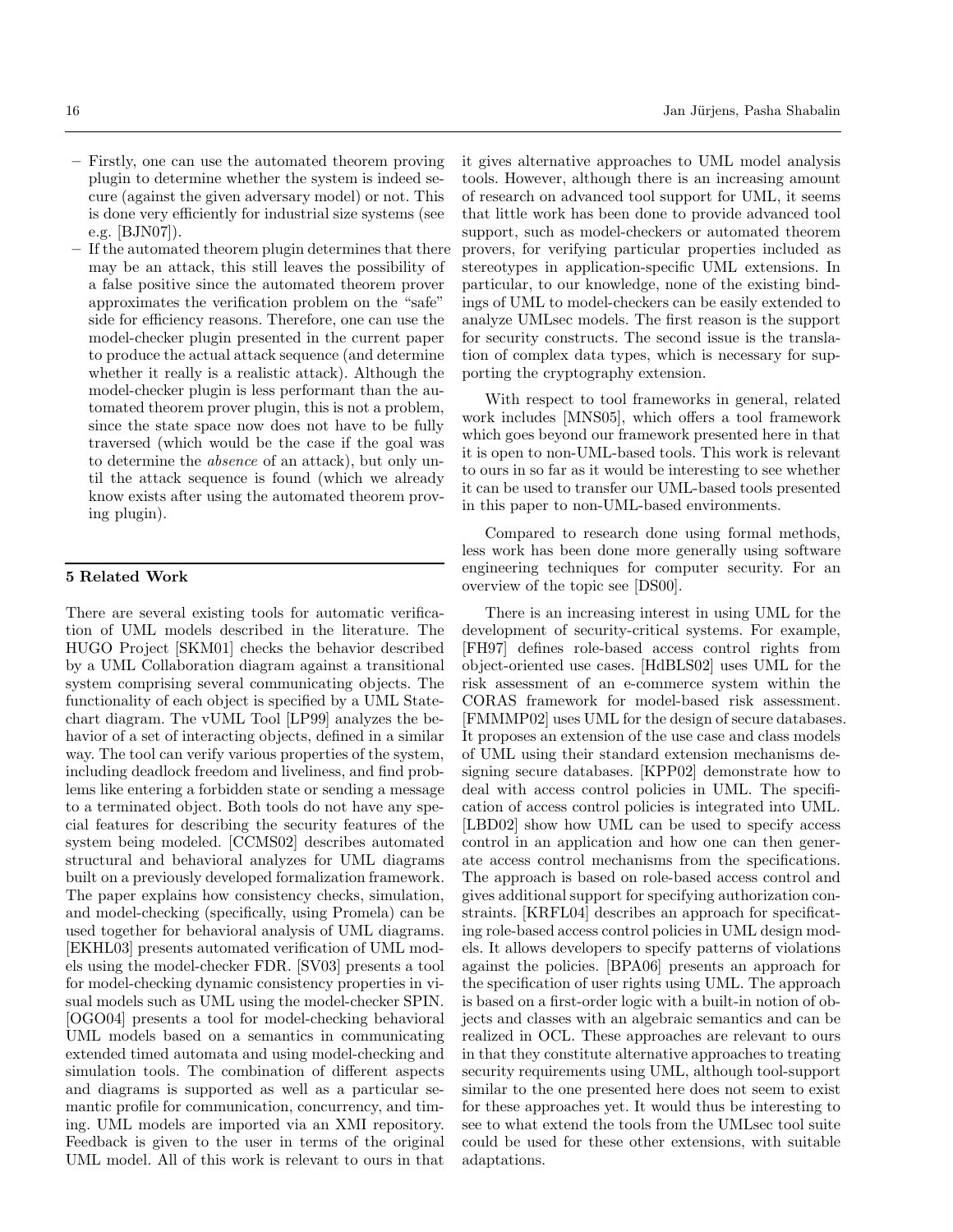In other approaches to automated software engineering for security, [KAH99] uses the Software Cost Reduction method (SCR) to analyze a cryptographic system called for various security properties.

There is too much work on verifying cryptographic protocols to give a complete overview. Overviews of applications of formal methods to security protocols can be found for example in [Aba00,Mea00]. Another approaches to using first-order logic ATPs for cryptoprotocol analysis include the following: [Sch97] formalizes the well-known BAN logic in first-order logic and uses the atp SETHEO to proof statements in the BAN logic. It is different from our approach which is based on the knowledge of the adversary, instead of the beliefs of the protocol participants. [Coh03] uses first-order invariants to verify cryptographic protocols against safety properties. The approach is supported by the atp TAPS. Compared to our approach, the method does not generate counterexamples (that is, attacks) in case a protocol is found to be insecure.

In this paper, we deal with security on the design level, since there are many security problems apparent at that level in practical systems. However, we find it equally important to try to consider security already during the requirements elicitation phase. To that aim, [CILN02] formulates a vision for the requirements engineering community towards providing a "bridge between the well-ordered world of the software project informed by conventional requirements and the unexpected world of anti-requirements associated with the malicious user". [GMM03] proposes an extension of the i\*/Tropos requirements engineering framework to deal with security requirements. [SO05] presents an approach to eliciting security requirements using use cases which extends traditional use cases to also cover misuse. [MJF06] uses a combination of UMLsec and Tropos to get a transition from the security requirements to the design phase. This work is relevant to the one since the eventual goal is to provide an integrated security engineering approach.

#### 6 Conclusion

We presented work to support model-based development using UML by providing tool-support for the analysis of UML models against difficult system requirements. We described a UML verification framework supporting the construction of automated requirements analysis tools for UML diagrams which is connected to industrial CASE tools using XMI. As an example for its usage, we presented verification routines for verifying UMLsec models. Their aim was firstly to contribute towards usage of UMLsec in practice. Secondly, the verification framework should allow advanced users of the UMLsec approach to themselves implement verification routines for the constraints of self-defined stereotypes. We focussed on an analysis plug-in that utilizes the model-checker

The tools we presented are used in industrial projects involving for example a car manufacturer, a bank, and a telecommunications company. Several security design weaknesses could be demonstrated which have lead to changes in the designs of the systems that are being developed.

The verification framework has proven to be sufficiently flexible to support analysis plug-ins for a variety of checks.

In particular, the model-checking plugin presented in this paper has proven to be very useful in producing attack sequences for insecure systems specifications. It can be used in particular in conjunction with more abstract verification approaches such that those making use of automated theorem proving [Jür05, JF06, BJN07], as explained above. The tools presented here can be downloaded from [Jür06] as open-source.

Acknowledgements Fruitful collaborations with the members of the UMLsec group at TU Munich are gratefully acknowledged, as well as constructive comments by the anonymous referees which lead to significant improvements in the presentation of this paper.

#### References

- [Aba00] M. Abadi. Security protocols and their properties. In F.L. Bauer and R. Steinbrüggen, editors, Foundations of Secure Computation, pages 39–60. IOS Press, Amsterdam, 2000. 20th International Summer School, Marktoberdorf, Germany.
- [AJ01] M. Abadi and J. Jürjens. Formal eavesdropping and its computational interpretation. In N. Kobayashi and B. C. Pierce, editors, Theoretical Aspects of Computer Software (4th International Symposium, TACS 2001), volume 2215 of Lecture Notes in Computer Science, pages 82–94. Springer-Verlag, 2001.
- [BJN07] B. Best, J. Jürjens, and B. Nuseibeh. Modelbased security engineering of distributed information systems using UMLsec. In ICSE. ACM, 2007.
- [BPA06] R. Breu, G. Popp, and M. Alam. Model based development of access policies. International Journal on Software Tools for Technology Transfer (STTT), 2006. Contained in this issue.<br>Castor library. Available at [Cas03] Castor library. Available at http://castor.exolab.org, June 2003.
- [CCMS02] L. Campbell, B. Cheng, W. McUmber, and K. Stirewalt. Automatically detecting and visualising errors in UML diagrams. Requir. Eng., 7(4):264–287, 2002.
- [CILN02] R. Crook, D.C. Ince, L. Lin, and B. Nuseibeh. Security requirements engineering: When antirequirements hit the fan. In RE, pages 203–205. IEEE Computer Society, 2002.
- [Coh03] E. Cohen. First-order verification of cryptographic protocols. Journal of Computer Secu $rity, 11(2):189-216, 2003.$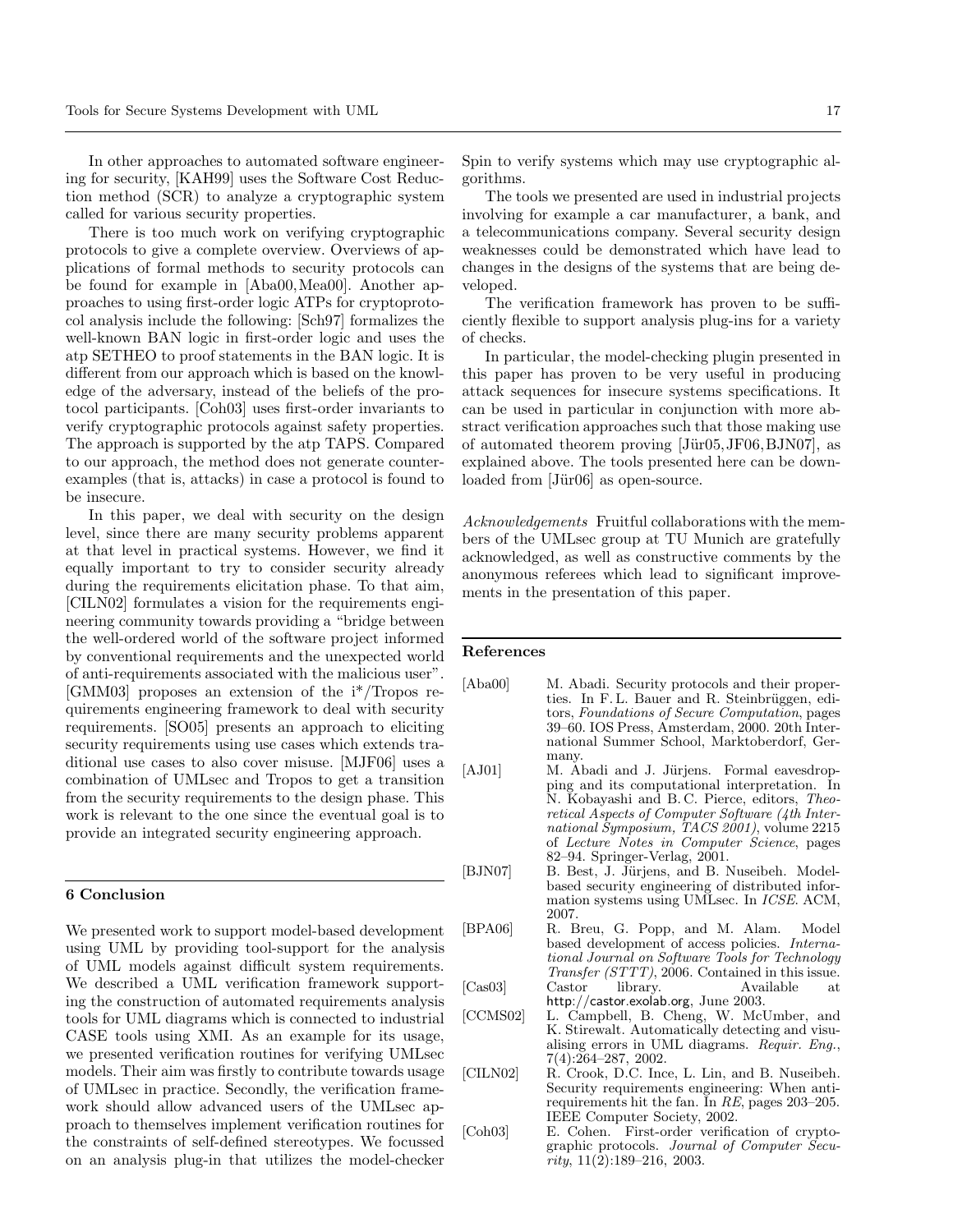| [DS00] | P. Devanbu and S. Stubblebine. Software engi-   |
|--------|-------------------------------------------------|
|        | neering for security: A roadmap. In 22nd Inter- |
|        | national Conference on on Software Engineer-    |
|        | ing (ICSE 2000): Future of Software Engineer-   |
|        | <i>ing Track</i> , pages 227–239. ACM, 2000.    |
|        |                                                 |

- [DY83] D. Dolev and A. Yao. On the security of public key protocols. IEEE Transactions on Information Theory, IT-29(2):198–208, 1983.
- [EKHL03] G. Engels, J. Küster, R. Heckel, and<br>M. Lohmann. Model-based verification Model-based verification and validation of properties. Electr. Notes Theor. Comput. Sci., 82(7), 2003.
- [FH97] E. B. Fernandez and J. C. Hawkins. Determining role rights from use cases. In Workshop on Role-Based Access Control, pages 121–125. ACM, 1997.
- [FMMMP02] E. Fernández-Medina, A. Martínez, C. Medina, and M. Piattini. UML for the design of secure databases: Integrating security levels, user roles, and constraints in the database design process. In Jürjens et al.  $[JCF<sup>+</sup>02]$ , pages 93– 106.
- [Gen03] Gentleware. http://www.gentleware.com, 2003.
- [GMM03] P. Giorgini, F. Massacci, and J. Mylopoulos. Requirement engineering meets security: A case study on modelling secure electronic transactions by VISA and Mastercard. In I.-Y. Song, S.W. Liddle, T.W. Ling, and P. Scheuermann, editors, 22nd International Conference on Conceptual Modeling (ER 2003), volume 2813 of Lecture Notes in Computer Science, pages 263– 276. Springer-Verlag, 2003.
- [Gur95] Y. Gurevich. Evolving algebras 1993: Lipari guide. In E. Börger, editor, Specification and Validation Methods, pages 9–36. Oxford University Press, 1995.
- [HdBLS02] S. H. Houmb, F. den Braber, M. S. Lund, and K. Stølen. Towards a UML profile for model-based risk assessment. In Jürjens et al.  $[JCF<sup>+</sup>02]$ , pages 79–92.
- [HJ03] S. Höhn and J. Jürjens. Automated checking of SAP security permissions. In 6th Working Conference on Integrity and Internal Control in Information Systems (IICIS). International Federation for Information Processing (IFIP), Kluwer Academic Publishers, 2003.
- [HMR<sup>+</sup>98] F. Huber, S. Molterer, A. Rausch, B. Schätz, M. Sihling, and O. Slotosch. Tool supported specification and simulation of distributed systems. In International Symposium on Software Engineering for Parallel and Distributed Systems, pages 155–164, 1998.
- [Hol03] G. Holzmann. The Spin Model Checker. Addison-Wesley, 2003.
- $[JCF<sup>+</sup>02]$  J. Jürjens, V. Cengarle, E.B. Fernandez, B. Rumpe, and R. Sandner, editors. Critical Systems Development with UML (CSDUML 2002), TU München Technical Report TUM-I0208, 2002. UML 2002 satellite workshop proceedings.
- [JF06] J. Jürjens and J. Fox. Tools for model-based security engineering. In 28th International Conference on Software Engineering (ICSE 2006). ACM, 2006.
- [JHC02] J.-M. Jézéquel, H. Hußmann, and S. Cook, editors. 5th International Conference on the Unified Modeling Language (UML 2002), volume 2460 of Lecture Notes in Computer Science. Springer-Verlag, 2002.
- [JS04] J. Jürjens and P. Shabalin. Automated verification of UMLsec models for security requirements. In J.-M. Jézéquel, H. Hußmann, and S. Cook, editors, UML 2004 - The Unified Modeling Language, volume 2460 of Lecture Notes in Computer Science, pages 412–425. Springer-Verlag, 2004.
- [JS05] J. Jürjens and P. Shabalin. Tools for secure systems development with UML. In FASE  $2005$ , Lecture Notes in Computer Science, Edinburgh, 2-10 April 2005. Springer-Verlag.
- [Jür06] J. Jürjens. UMLsec webpage, 2002-06. Accessible at http://www.umlsec.org.
- [Jür02] J. Jürjens. UMLsec: Extending UML for secure systems development. In Jézéquel et al. [JHC02], pages 412–425.
- [Jür04] J. Jürjens. Secure Systems Development with UML. Springer-Verlag, 2004.
- [Jür05] J. Jürjens. Sound methods and effective tools for model-based security engineering with UML. In 27th International Conference on Software Engineering (ICSE 2005). IEEE Computer Society, 2005.
- [KAH99] J. Kirby, M. Archer, and C. Heitmeyer. Applying formal methods to an information security device: An experience report. In  $4th$  IEEE International Symposium on High Assurance Sys $tems$  Engineering (HASE 1999), pages 81–88. IEEE Computer Society, 1999.
- [KPP02] M. Koch and F. Parisi-Presicce. Access control policy specification in UML. In Jüriens et al.  $[JCF<sup>+</sup>02]$ , pages 63–78.
- [KRFL04] D.-K. Kim, I. Ray, R. B. France, and Na Li. Modeling role-based access control using parameterized UML models. In M. Wermelinger and T. Margaria, editors, Fundamental Approaches to Software Engineering (FASE 2004), volume 2984 of Lecture Notes in Computer Science, pages 180–193. Springer-Verlag, 2004.
- [LBD02] T. Lodderstedt, D. Basin, and J. Doser. SecureUML: A UML-based modeling language for model-driven security. In Jézéquel et al. [JHC02], pages 426–441.
- [LP99] J. Lilius and I. Porres. Formalising UML state machines for model checking. In R. B. France and B. Rumpe, editors, The Unified Modeling Language (UML 1999), volume 1723 of Lecture Notes in Computer Science, pages 430–445. Springer-Verlag, 1999.
- [Mea00] C. Meadows. Open issues in formal methods for cryptographic protocol analysis. In DARPA Information Survivability Conference and Exposition (DISCEX 2000), pages 237–250. IEEE Computer Society, 2000.
- [MJF06] H. Mouratidis, J. Jürjens, and J. Fox. Towards a comprehensive framework for secure systems development. In 18th International Conference on Advanced Information Systems Engineering (CAiSE 2006), Lecture Notes in Computer Science. Springer-Verlag, 2006.
- [MNS05] T. Margaria, R. Nagel, and B. Steffen. jETI: A tool for remote tool integration. In N. Halbwachs and L.D. Zuck, editors, 11th International Conference on Tools and Algorithms for the Construction and Analysis of Systems (TACAS 2005), volume 3440 of Lecture Notes in Computer Science, pages 557–562. Springer-Verlag, 2005.

[MOF02] Object Management Group. *MOF* 1.4<br>Specification. April 2002. Available at  $Specification$ , April 2002.